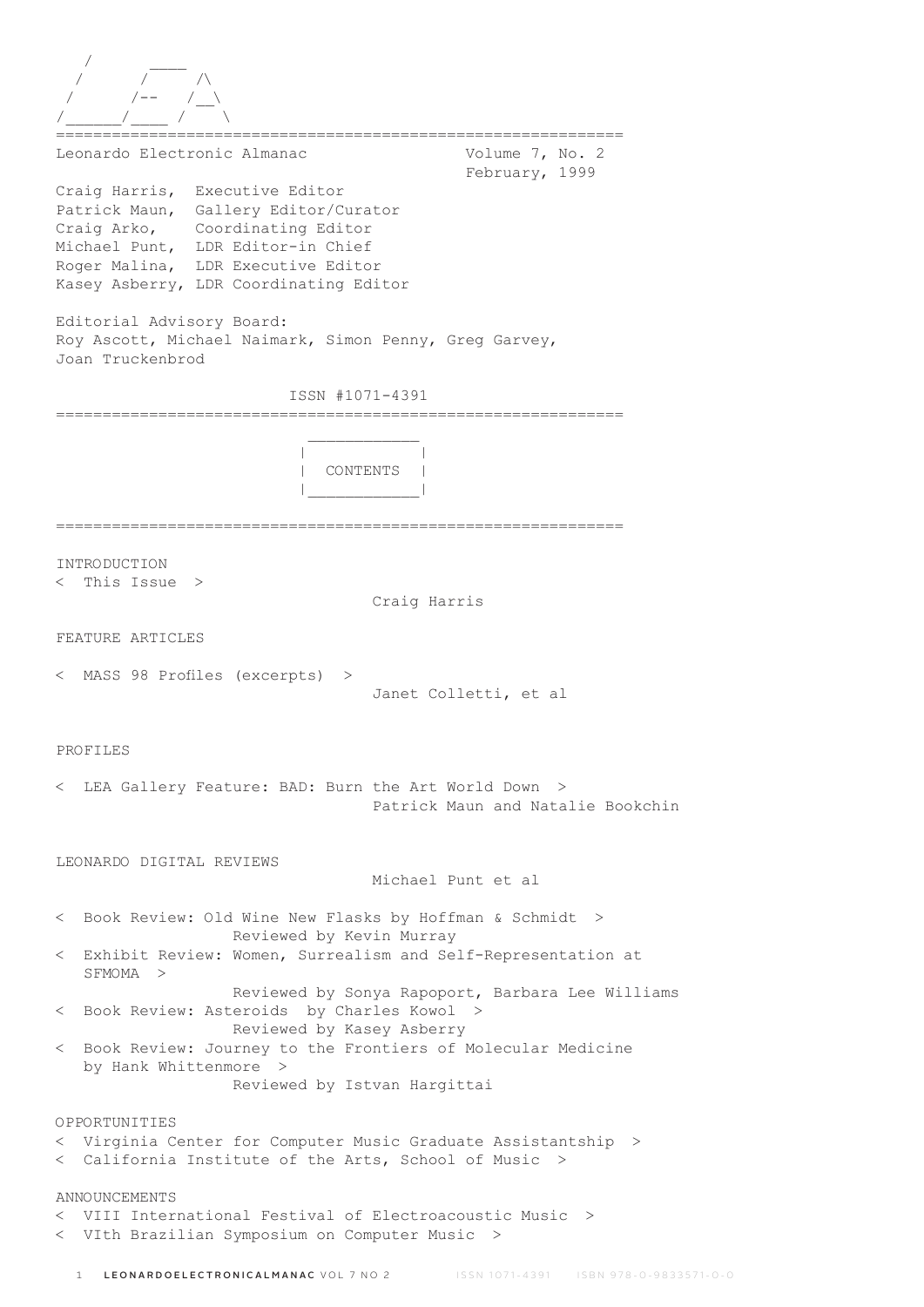| $\langle$ New on OLATS $\rangle$                                |  |  |  |
|-----------------------------------------------------------------|--|--|--|
| < Fourth biennial Charles Fowler Colloquium on Innovation in    |  |  |  |
| Arts Education >                                                |  |  |  |
| < Symposium on Artificial Intelligence and Musical Creativity > |  |  |  |
| < RMPD' 99 - Creativity & Computer >                            |  |  |  |
| ACKNOWLEDGMENTS                                                 |  |  |  |
| LEA WORLD WIDE WEB ACCESS                                       |  |  |  |
| LEA PUBLISHING & SUBSCRIPTION INFORMATION                       |  |  |  |
|                                                                 |  |  |  |
|                                                                 |  |  |  |
|                                                                 |  |  |  |
| INTRODUCTION                                                    |  |  |  |
|                                                                 |  |  |  |
|                                                                 |  |  |  |
|                                                                 |  |  |  |

< This Issue >

## Craig Harris

LEA Volume 7, Number 2 contains detailed information about the presentations at the Media Art Symposium Stockholm 1998 (MASS 98). We presented the event description and Roy Ascott's Keynote talk in LEA Volume 7, Number 1, and we are fortunate to have the the abstracts and presenter biographies in this issue. The event covered a broad spectrum of issues, and provided perspectives from several people whose names will be recognized by LEA readers. LEA 7:2 also includes a new piece for the LEA Gallery, a special piece about Natalie Bookchin's new journal BAD: Burn the Art World Down. Leonardo Digital Reviews includes reviews of Kowol's "Asteroids," Whittenmore's "Journey to the Frontiers of Molecular Medicine," "Old Wine New Flasks," by Hoffman & Schmidt and a perspective on the exhibit "Women, Surrealism and Self-Representation" at the San Francisco Museum of Modern Art.

The LEA subscription system is now functioning, with plans to bring the Leonardo journal issues on line beginning in May. We will feature the Leonardo Monograph Series next month with Michael Century and Thierry Bardini's extensive perspective "Towards a Transformative Set-Up: A Case Study of the Art and Virtual Environments Program at the Banff Centre for the Arts.

As we have mentioned before, we will continue to offer free access to the monthly text issues of LEA, and to some of the content in the LEA text archives. Full access will be restricted to LEA subscribers, and to Leonardo journal subscribers. Electronic registration is required, so see the subscription information for details, and please bear with us during what will hopefully be a brief transition period.

=============================================================

=============================================================

 | | | FEATURE ARTICLE | |\_\_\_\_\_\_\_\_\_\_\_\_\_\_\_\_\_\_\_|

< MASS 98 Profiles (excerpts) >

Janet Colletti, et al

Janet Colletti MASS'98 - Media Art Symposium Stockholm Tel & Fax: +46.8.653 40 72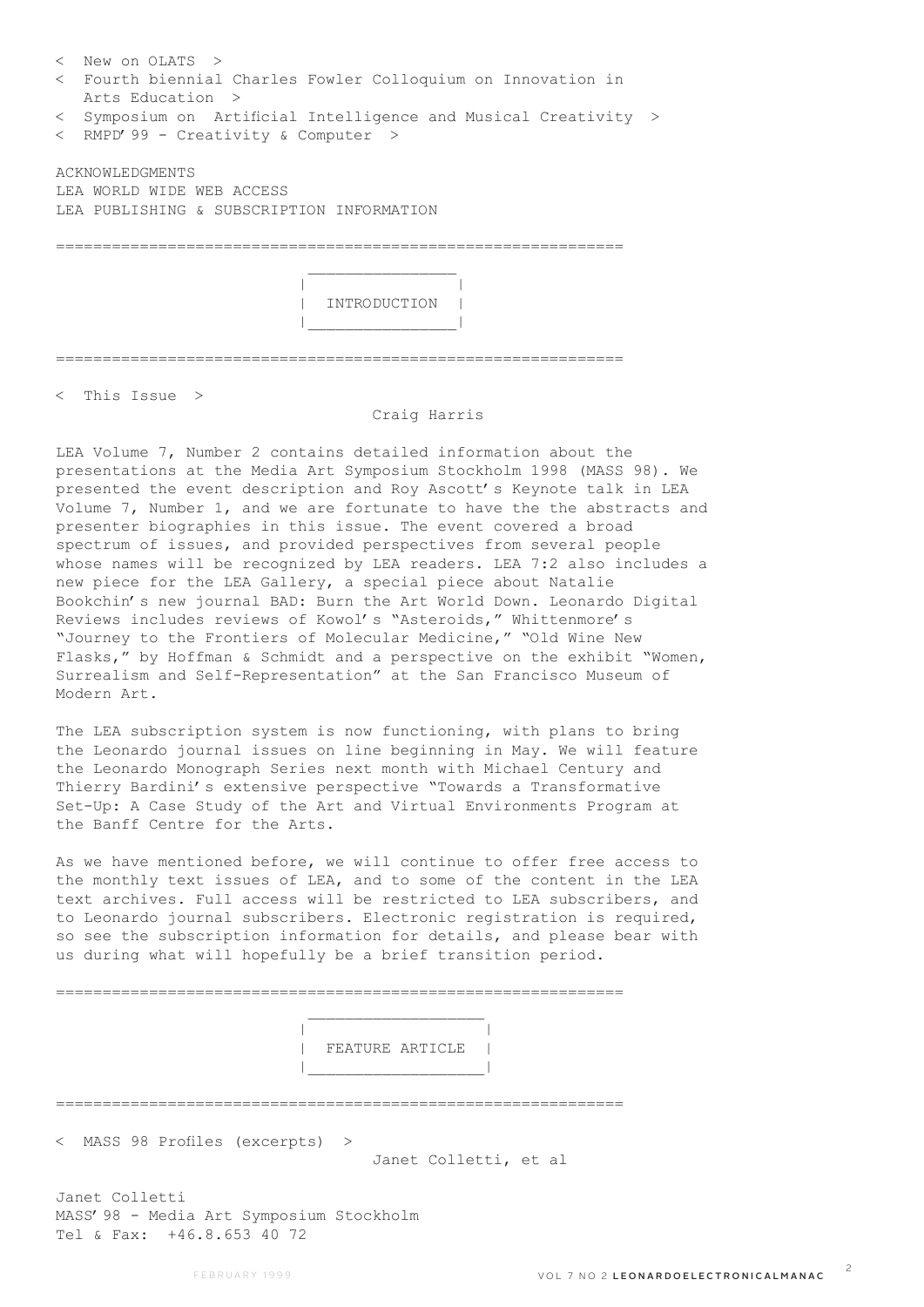## Email: <janet.colletti@abc.se>

MASS '98 - Media Art Symposium Stockholm was programmed by Helene Bostrom and Janet Colletti and produced in collaboration with Konstfack - University College of Arts, Crafts and Design and Stockholm - Cultural Capital of Europe 1998. MASS '98 took place 7-11 December 1998 and consisted of a three-day international symposium organised under the themes Media, Distribution, and Reception.

MASS 98 Profiles/bios

----------------

```
Symposium: Media
----------------
```
What is media art and how has it matured in relation to older media/art forms such as radio, literature and film?

Robert Coover & Robert Arellano "Lyric and Narrative in Hyperspace"

Robert Coover, author of more than a dozen and a half books of innovative fiction, including "Pricksongs of Descants," "The Public Burning," "A Night at the Movies," "John's Wife," and "Pinnochio in Venice," has for the past decade been teaching experimental courses in hypertext and multimedia narrative at Brown University. His widely translated New York Times essays in the early 1990s on hypertext fiction, "The End of Books" and "Hyperfiction: Novels for the Computer," were the first to bring international attention to this emerging art form. He is the winner of the William Faulkner Award, Guggenheim and Rockefeller Foundation Awards, various Obie Awards for his theatrical works, and the REA Award for the Short Story, among others. He is a member of the American Academy of Arts and Letters.

Robert Arellano is a scriptwriter, scholar, filmmaker, guitarist, teacher and pioneer electronic fiction writer, author of the first on-line hyperzine, LSD-50, which marked the fiftieth anniversary of the accidental discovery of LSD). He is also author of the Internet's first fully interactive novel, "Sunshine 69," one of the most significant new creative works to appear on the Web in recent years. Also known on the Internet as Bobby Rabyd, Robert Arellano teaches hyperfiction workshops and Cuban-American media studies at Brown University.

Heidi Grundmann - "Radio" Radio Art as Media Art

Heidi Grundmann has worked as a cultural reporter, art and theatre critic, editor and programme producer at the Austrian Broadcasting Corporation (ORF) for over 25 years. In 1987 she created the radio programme Kunstradio-Radiokunst (original artworks for radio), which she still curates. Kunstradio is a 40-minute programme broadcast weekly on the cultural channel of the ORF. Kunstradio has had its own Web site, which contains many art projects and live webcasts, since the beginning of 1995.

Perry Hoberman - "Interactive Art" An Interactive Artwork is Like a Used Car

Perry Hoberman is an installation and performance artist whose work has been exhibited widely throughout the United States and Europe. He works with a variety of technologies, ranging from the utterly obsolete to the seasonably state-of-the-art. From 1992 to 1995 he was the art director of Telepresence Research, a company specializing in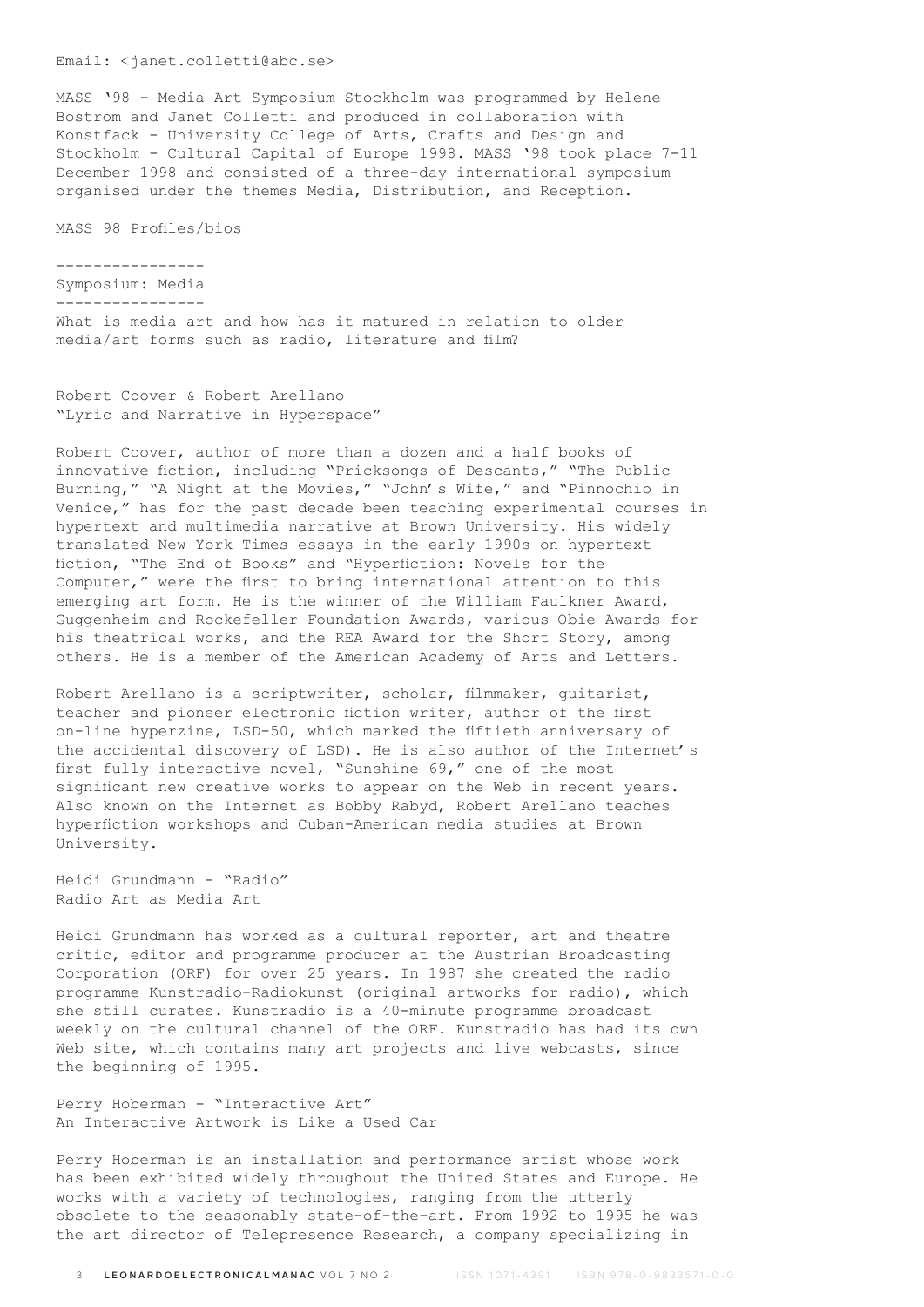virtual reality applications. A retrospective survey of Hoberman's work, Unexpected Obstacles, was exhibited during the summer of 1998 at the ZKM Mediamuseum in Karlsruhe, Germany, and before that at Gallery Otso in Espoo, Finland. Systems Maintenance, a commission from Hull Time Based Arts, premiered at the Conerhouse in Manchester, England, in September as part of ISEA 98, and was also shown at ROOT 98 in Hull, England, and DEAF 98 in Rotterdam. Lightpools or El Ball del Fanalet, a collaboration with Galleria Virtual, premiered at the Miro Foundation in Barcelona in November 1998. Perry Hoberman is represented by Postmasters Gallery in New York. He has taught at the San Francisco Art Institute, the Cooper Union School of Art (New York), and the School of Visual Arts (New York).

----------------------- Symposium: Distribution -----------------------

What challenges has new media technology placed on the traditional institutions and distribution channels for art?

Timothy Druckrey "Challenges and Developments"

Timothy Druckrey is a curator and writer living in New York City. He lectures internationally on the social impact of electronic media, the transformation of representation, and communication in interactive and networked environments. He co- organized the international symposium Ideologies of Technology at the Dia Center of the Arts (and co-edited the book available from Bay Press: Culture on the Brink: Ideologies of Technology). He co-curated the exhibition Interations: The New Image at the International Center of Photography, and edited the book published by MIT Press. He recently edited Electronic Culture: Technology and Visual Representation and is editing a series called Electronic Culture: History, Theory, Practice to be published by MIT Press.

Erkki Huhtamo - "Curating" "Unexpected Obstacles, or Curating Media Art"

Erkko Huhtamo is an unaffiliated media scholar, writer and curator. He has published numerous studies about media history and media art in ten languages. He is currently working on a book on Media Archaeology, to be published in English. He has lectured in different institutions and conferences in the USA, Japan, Australia and various European countries.

Astrid Sommer Art on CD-ROM

After graduating in theatre studies and further studies in film and cultural management, Astrid Sommer joined the Institute for Visual Media at the ZMK Centre for Art and Media in Karlsruhe in 1993. She has been the editor of ZKM's CD-ROMagazine artintact since 1994.

Tony Bennett "Beyond the Museum? From Curatorial Monologue to Cross-Cultural Dialogue"

-------------------- Symposium: Reception --------------------

What effects have new media technology on aesthetics, vision, politics, place and science?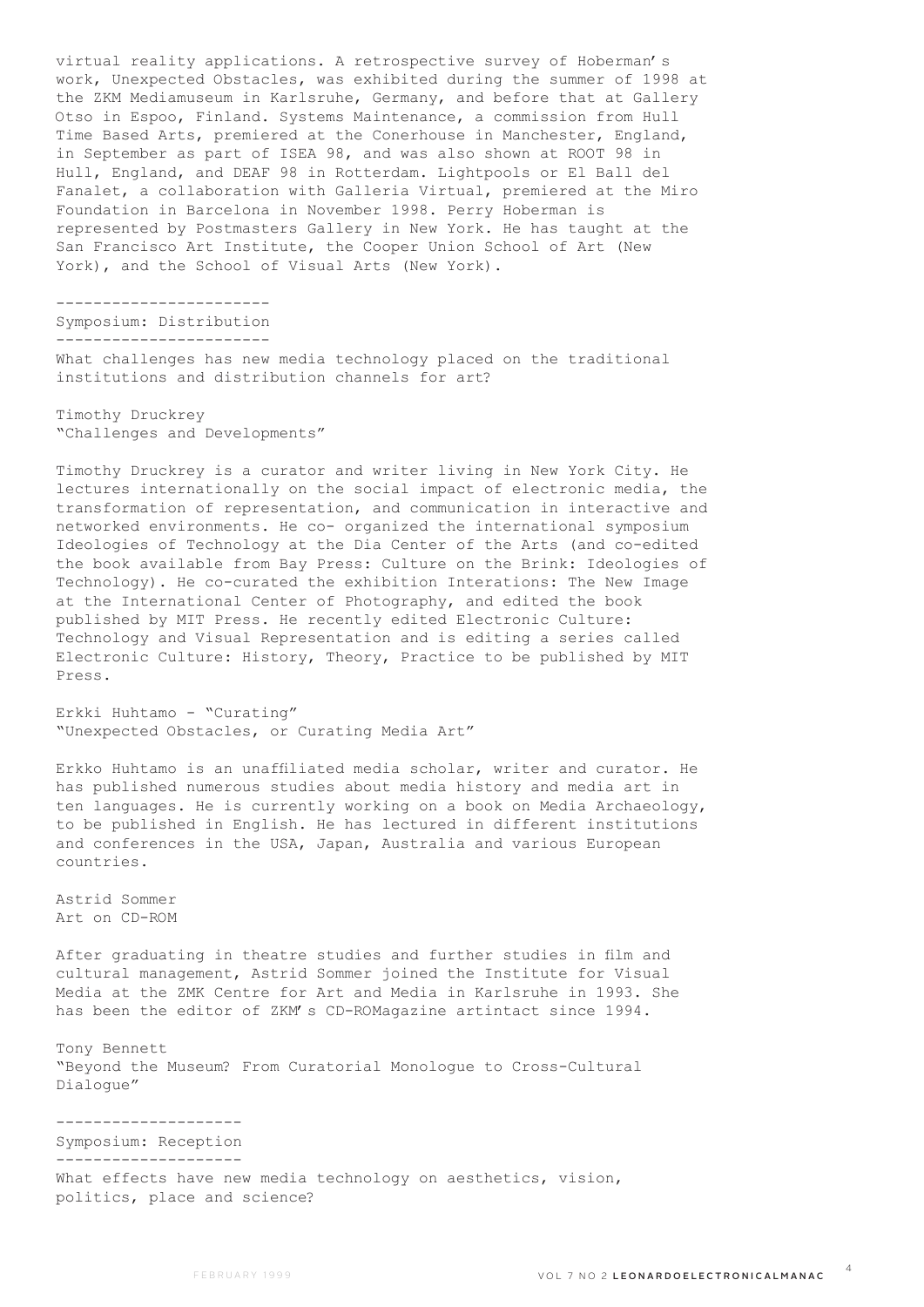Martin Jay - "Vision and History" Astronomical Hindsight: The Discovery of the Speed of Light and Virtual Reality

Martin Jay is Professor of History at the University of California, Berkeley, where he specializes in European intellectual History; Visual Culture, and Critical Theory. He is the author of numerous books, including Cultural Semantics: Keywords of the Age (University of Massachusetts Press, 1998); Downcast Eyes: The Denigration of Vision in Twentieth-Century French Through (University of California Press, 1993); Force Fields: Between Intellectual History and Cultural Criticism (New York, Routledge, 1993); Fin- de-Siecle Socialism and Other Essays (New York, Routledge, 1998). He is also the editor of many books including Vision in Context: Historical and Contemporary Perspectives on Sight (with Teresa Brennan) (Routledge, 1996). He is on the editorial boards of Theory and Society and Cultural Critique.

Neil Spiller "Soft Objects - Architecture and Advanced Technology"

Neil Spiller is a practicing architect. His is the Diploma/Master of Architecture course director at the Bartlett School of Architecture, University College, London. He is the author of the book Digital Dreams - Architecture and the New Alchemic Technologies (1998). He is co-editor of AD Architects in Cyberspace, editor of AD Architects in Cyberspace II (1998) and formerly editor of the monthly Building Design Interactive. He is co-editor with Peter Cook of the forthcoming book The Power of Contemporary Architecture (1999). He lectures around the world and his work has been exhibited and published worldwide. He is currently working on a complete monograph of his project work, entitled Mutated Topologies, for AD, together with graphic designers Vaughan Oliver and V23, famously known for their album cover designs.

Jennifer Terry "Gender/Technology"

Jennifer Terry is associate professor of comparative studies at Ohio State University. Her concentrations are history and cultural studies of science and technology; gender, race and sexuality; feminist theory; social theory; American studies. She received her PhD from the History of Consciousness programme at the University of California, Santa Cruz. Her forthcoming book is titled An American Obsession: Science, Medicine and the Place of Homosexuality in Modern Society (University of Chicago Press 1999). She has contributed to numerous anthologies and edited many books, including Processed Lives; Gender and Technology in Everyday Life, eds. Jennifer Terry and M. Calvert (Routledge, London 1997); Deviant Bodies: Critical Perspective on Difference in Science and Popular Culture, eds. Jennifer Terry and J. Urla (Indiana University Press 1995). Jennifer Terry lectures widely in the area of gender and technology and was co-coordinator in 1994 of a year-long series on gender and technology co-sponsored by Comparative Studies and the Wexner Center for the Arts. She is on the editorial board of the Journal of the History of Sexuality.

Lars O Ericsson - "Aesthetics" Liquid Aesthetics - For a Fluid World

Lars O Ericsson is an art critic and associate professor of philosophy at Stockholm University. He holds a BA in Russian and Philosophy, and a Ph.D in Philosophy from Stockholm University. Lars O Ericsson teaches the philosophy of art at Stockholm University and the Konstfack, University College of Arts, Crafts and Design, Stockholm. He has been an art critic for the Swedish daily newspaper Dagens Nyheter since 1987 and a regular contributor to Art Forum in New York.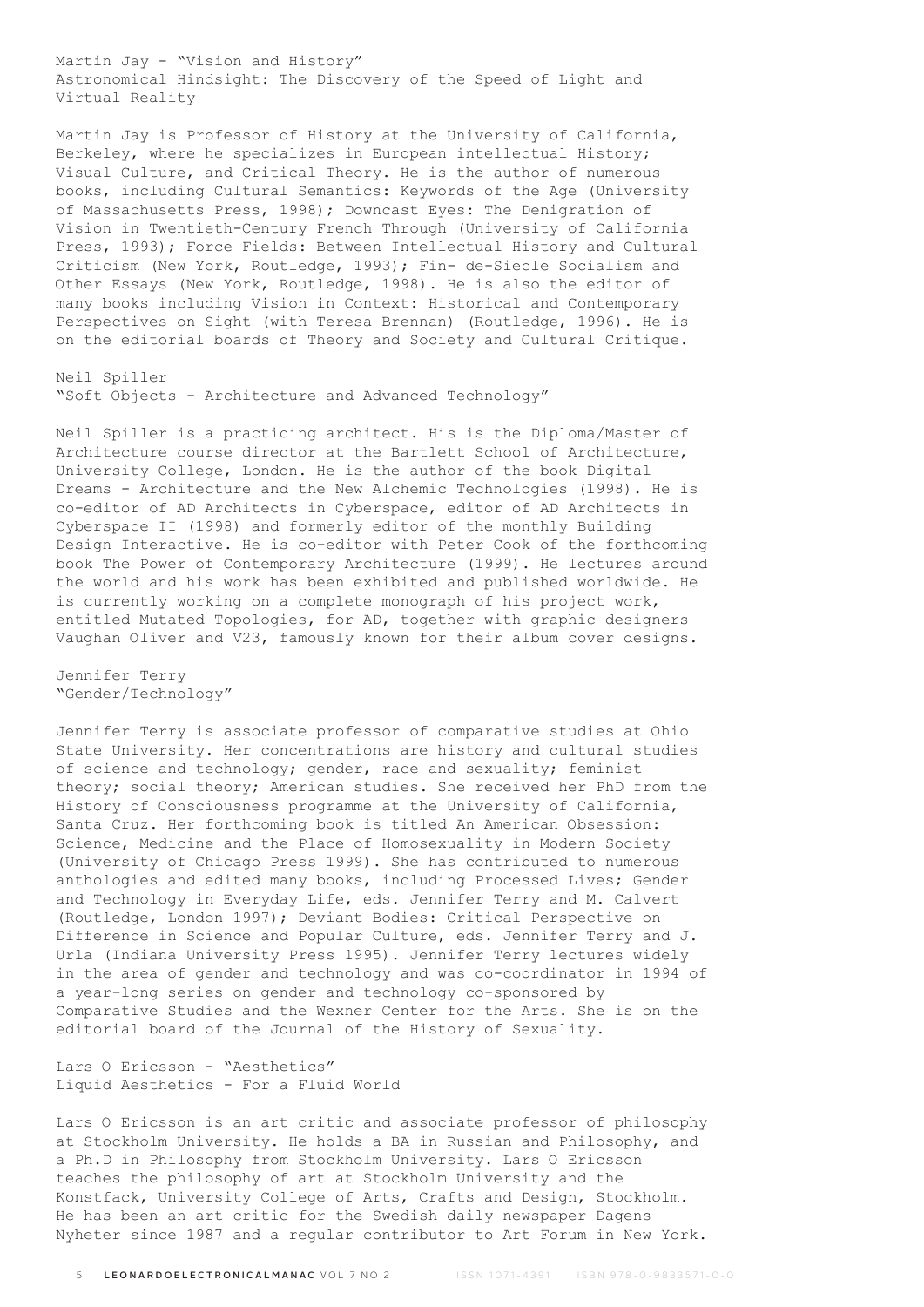He has published numerous books, catalogues and articles on contemporary art.

Geert Lovink Media Politics

Geert Lovink is a write and journalist based in Amsterdam. He is a founding member of Bilwet/Adilkno (Foundation for the Advancement of Illegal Knowledge), and has previously been a member of the editorial staff of the media journal Mediamatic. Bilwet was founded in 1983 as a collective of artists and authors originating from the squatters' movement and illegal radio in Amsterdam.

Wiebe E Bijker - "Sociology of Technology" "The Social Construction of Technology & the Digitalization of Cultural Heritage"

Wiebe E. Bijker is professor of technology and society at the University of Maastricht. He was trained as an engineer in applied physics and studied philosophy.

He is presently Dean of the Faculty of Arts and Culture, and directory of the Netherlands Graduate School for Science, Technology and Modern Culture. He is also founding co-editor of the MIT Press monograph series Inside Technology. He recently helped to create the Maastricht McLuhan Institute for European studies of digital culture.

... [Content omitted: Ed.] ...

[Ed. note: the complete content of this article is available at the LEA website: <http://mitpress.mit.edu/e-journals/LEA/>.]

=============================================================  $\mathcal{L}_\text{max}$  and  $\mathcal{L}_\text{max}$  and  $\mathcal{L}_\text{max}$  and  $\mathcal{L}_\text{max}$  | | | PROFILE | |\_\_\_\_\_\_\_\_\_\_\_\_\_\_\_\_\_\_\_| ============================================================= < LEA Gallery Feature: BAD: Burn the Art World Down > Patrick Maun and Natalie Bookchin

Patrick Maun LEA Gallery Editor/Curator Email: <pmaun@bitstream.net>

-------------------- Curatorial Statement --------------------

The story is that Coyote lost his skin on a bet. This loss revealed him as a simple trickster. Once loaned the coat of a beaver (to whom he lost his skin in the first place), he is accepted by the badgers as one of their own.In much the same way the tricksters documented in the new journal BAD: Burn the Art World Down have borrowed the skins of some of media arts' most respected Badgers. BAD's tricksters prefer anonymity, but their ranks can surely be culled from the groups such as rtmark, easylife, and etoy. Over the past several years, their actions and performances and pranks have been discussed, argued over, and often times executed, in online mailing lists such as 7-11, Rhizome and American Express. This movement, these actions, the mailing lists and individual artists are often bolted down under the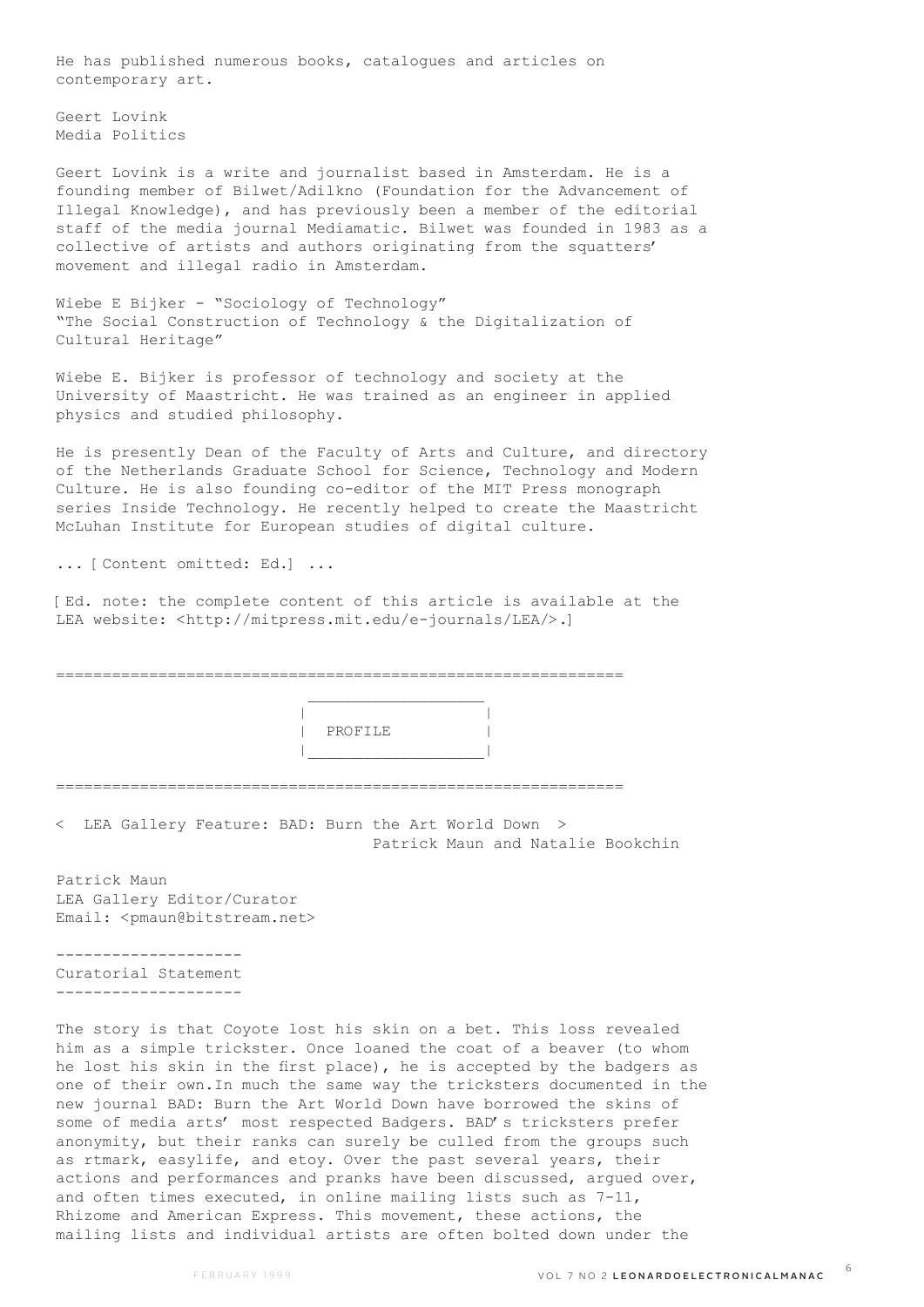unfortunate moniker of "net.art." While the term itself (not to mention its very existence/cohesion) is constantly under debate, its artists and organizations have managed to Shanghai the attention of the artistic mainstream -- reportage includes the New York Times, Art Forum, exhibition at Documenta  $X$ , the Guggenheim, the Walker Arts Center and many others.

The premiere issue of BAD, edited by artist Natalie Bookchin, attempts to give a new respectable skin to the various pranks of identity theft, agitation and aesthetic terrorism against the artistic mainstream. While many of these actions can be seem as simply random occurrences, BAD gathers them under one banner and brings a new cohesiveness to the events. BAD revels in, while simultaneously criticizing, the deeds of this diverse net.art movement.

The journal's format mimics that of other internet art 'zines like Switch, CTHEORY and Perforations. BAD contains documentation on various BAD actions, information on (somewhat questionable) exhibitions, subscription information ("It's Free"), includes editorial content and is liberally sprinkled with ad banners.

Balancing on the line between document, critique and art, BAD provides insight into an art and technology movement which purposefully, and critically situates itself outside of both the art and technology industries, and as such, provides an important place of reflection for those involved in these very fields.

----------------------- About the Editor of BAD -----------------------

Natalie Bookchin is an artist living in Los Angeles where she teaches at the California Institute of the Arts, in the areas of Art and Integrated Media.

She exhibits her work, lectures and performs frequently in the States, in Europe and in cyberspace. Her recent works have been reviewed on TV,radio and print, including ABC National Radio and The New York Times on-line and off.

She is currently working on translating a short story by Jorge Luis Borges into an interactive narrative. The story unfolds as a user moves through a series of games loosely based on classic computer games from pong to space invaders. This work will be presented on the Internet and as an arcade game.

... [Content omitted: Ed.] ...

[Ed. note: the complete content of this gallery feature is available at the LEA website: <http://mitpress.mit.edu/e-journals/LEA/>.]

=============================================================

 | LEONARDO DIGITAL REVIEWS | | 1999.02 | |\_\_\_\_\_\_\_\_\_\_\_\_\_\_\_\_\_\_\_\_\_\_\_\_\_\_\_\_\_\_|

| |

Editor-in Chief: Michael Punt Executive Editor: Roger Malina Managing Editor: Kasey Rios Asberry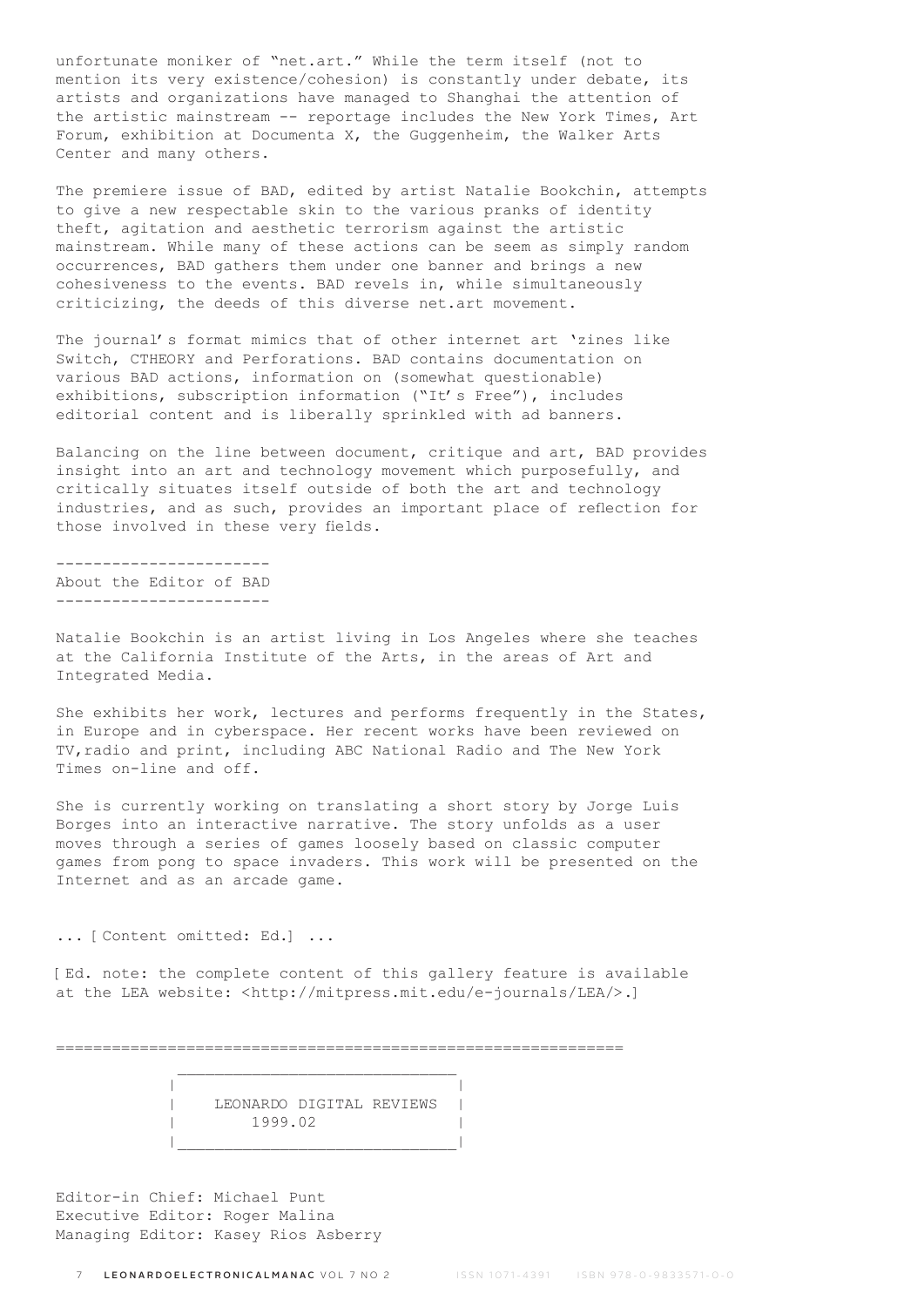Editorial Assistant: Ron Nachmann Editorial Advisors: Roy Ascott, Annick Bureaud, Marc Battier, Curtis E.A. Karnow, David Topper Corresponding Editors: Roy Behrens, Molly Hankwitz, Bulat M. Galeyev

Review Panel: Fred Andersson, Rudolf Arnheim, Wilfred Arnold, Eva Belik Firebaugh, Andreas Broeckmann, Sean Cubitt, Shawn Decker, Tim Druckrey, Michele Emmer, Josh Firebaugh, George Gessert, Thom Gillespie, Tony Green, Istvan Hargittai, Paul Hertz, Richard Kade, Douglas Kahn, Patrick Lambelet, Michael Leggett, Michael Mosher, Axel Mulder, Kevin Murray, Jack Ox, Clifford Pickover, Harry Rand, Sonya Rapoport, Kasey Rios Asberry, Rhonda Roland Shearer, Yvonne Spielmann, Barbara Lee Williams, Stephen Wilson, Arthur Woods =============================================================

< Book Review: Old Wine, New Flasks >

Old Wine, New Flasks Reflections on Science and Jewish Tradition Roald Hoffman & Shira Leibowitz Schmidt New York: Freeman & Co, 1997

Reviewed by Kevin Murray Email: <kmurray@mira.net >

This innovative book takes on a variety of formats. 'Is Nature Natural?' is written as an exchange of letters. 'Bitter Waters Run Sweet' is shaped by contributions to a mailing list. And 'The Flag that Came Out of the Blue' contains a play in three acts and two intermezzi. Other chapters may seem more conventional, though the hopscotch jumps between ancient and modern prevent a reader lapsing into familiar patterns of thought.

The book is based on the idea of symmetry between religion and science. It is focused principally on the biblical science of herbs, dyes and natural symmetry. However, it is not so naive as to suggest a scientific basis for biblical beliefs, as some creationists might expect science to 'prove' the earth is only a few thousand years old. The dialogue between rabbi and laboratory technician is made possible by an understanding of the fragmentary basis of truth. This logic accounts for the rich mix of sources that have created the book.

The discussion of dyes is a good example. During the time of ancient Levant, dyes were the most precious commodity. Tyrian purple was equivalent in cost per weight to gold. With the loss of dyeing technologies, there have been various attempts to recover the historical methods, first, and then develop cheaper synthetic versions later.

Hoffman and Schmidt don't stint on the irony: 'Today, indigo is made synthetically in sufficient quantity to dye about a billion pairs of blue denim jeans a year. The dyeing of each pair consumes 3 to 12 grams of indigo. Then you try for a long time to get part of the dye out in the pre-washed designer jeans. We've come a long away (or have we?) from a rebellion in the biblical tribe of Levis.

Old Wine, New Flasks is a powerful example of the creative force of dialogue: between old and new, religion and science, female and male, orthodox and liberal. If you weren't interested directly in the material contained between the covers, I'd recommend reading it simply for the mental stimulation. Take it and drink.

============================================================= < Exhibit Review: Women, Surrealism and Self-Representation >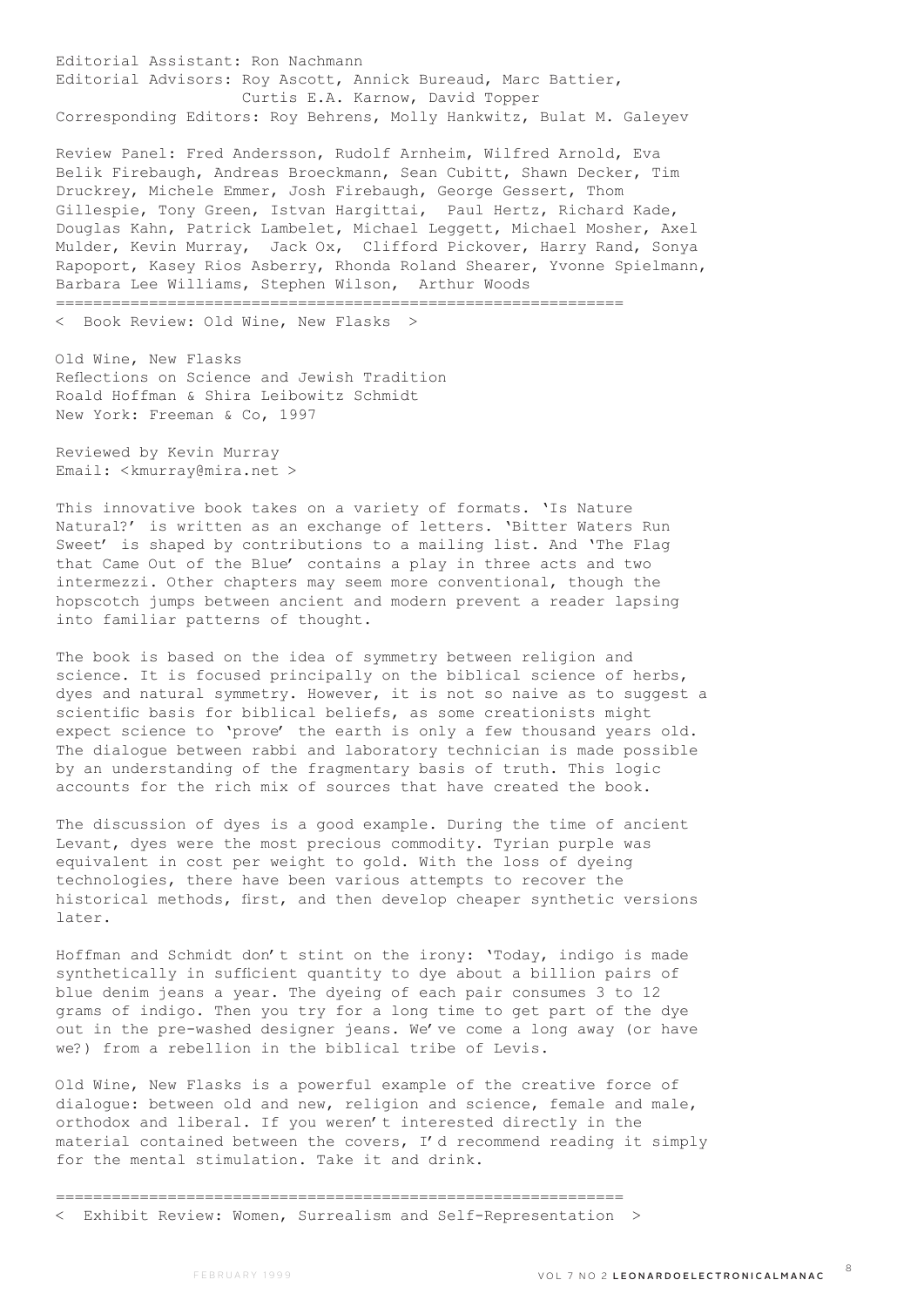Women, Surrealism and Self-Representation San Francisco Museum of Modern Art January 9 through April 20,1999

"But what kind of a legacy?" -A dialogue between Sonya Rapoport and Barbara Lee Williams.

Sonya Rapoport Email: <rapop@socrates.berkeley.edu> URL: <http://www.lanminds.com/local/sr/srapoport.html> Barbara Lee Williams Email: <delano@pacbell.net >

BLW: Opening this exhibit -- dedicated to three generations of women artists who were deeply influenced by surrealism -- with two of Dorothy Cross's confrontational and eerie works was effective and unexpected. Most of the pre-exhibition comments by the curators focused on the legacy of surrealism's first generation of female artists, so I rather expected the show to open with their work. But I liked the stylistic contrast between Cross's two pieces: the photograph, "Mantegna and Crucifix", with its in-your-face eroticism, is boldly contemporary while the creepy, life-sized mannequin "Virgin Shroud," a headless bride shrouded in a satin gown and cowhide, achieves the ironic humor and bold presence of some of the original surrealist objects. Yet, both provoke the viewer by arranging simple objects or images of individual power in disturbing juxtapositions.

SR: Although the first generation of women surrealists is important to support the curators' hypothesis, their work is not as impressive visually as it is historically. I think an exception is Kay Sage's strong oil "Small Portrait", composed of industrial(ized) basketweave forms. Even Dorothea Tanning's paintings- like "Jeux d'enfants" which are often praised --seem to me, strictly illustration. The 'Virgin Shroud' is a looming opener but in spite of the 'devil's' horns made of stuffed cows teats, it would never hook me. The horns are playfully ominous but I find the use of such "unconventional" materials trite and the total impact physically and psychologically static. This sculpture may be a clever reference to the early surrealist mannequin but it is too heavy-handed.

BLW: Since I liked this opening set of works, I wasn't disappointed until I moved through the exhibit; then I found myself unhappily comparing the premise of the exhibit with the works displayed. To illustrate the legacy of surrealism's female artists, the show needed a clear definition of the original movement as well as vivid and significant works from the original group. Frankly, the argument that these early female artists wielded a profound influence is thrown into question by the deeply problematic paintings by Lenore Carrington, Leonor Fini and Remedios Varo included in the show. Yet there were other women surrealists who produced strong, original work. Where, for example, are the photographs of Dora Maar and Lee Miller Penrose?

SR: I understand that it was difficult to borrow some artworks for the exhibit because of concerns that an all woman show would devalue the work. In any case, I did not expect a blockbuster, nor did I expect an erotic eye-opener such as Cindy Sherman's photo of a raised backside with its huge open anus. I addressed the exhibition as a redefinition of surrealism within the context of the "Information Age." Surrealism did begin as a literary movement and evolved, in the visual arts, alongside synthetic cubism, abstraction, and conceptualism. Because of surrealism's easily discernible imagery such as animals, body parts and facial features, it was an accessible art form for the public, and had profound influence on women-artists-to-be. Remedios Varo's works at the Academy of Science almost twenty years ago, had a huge impact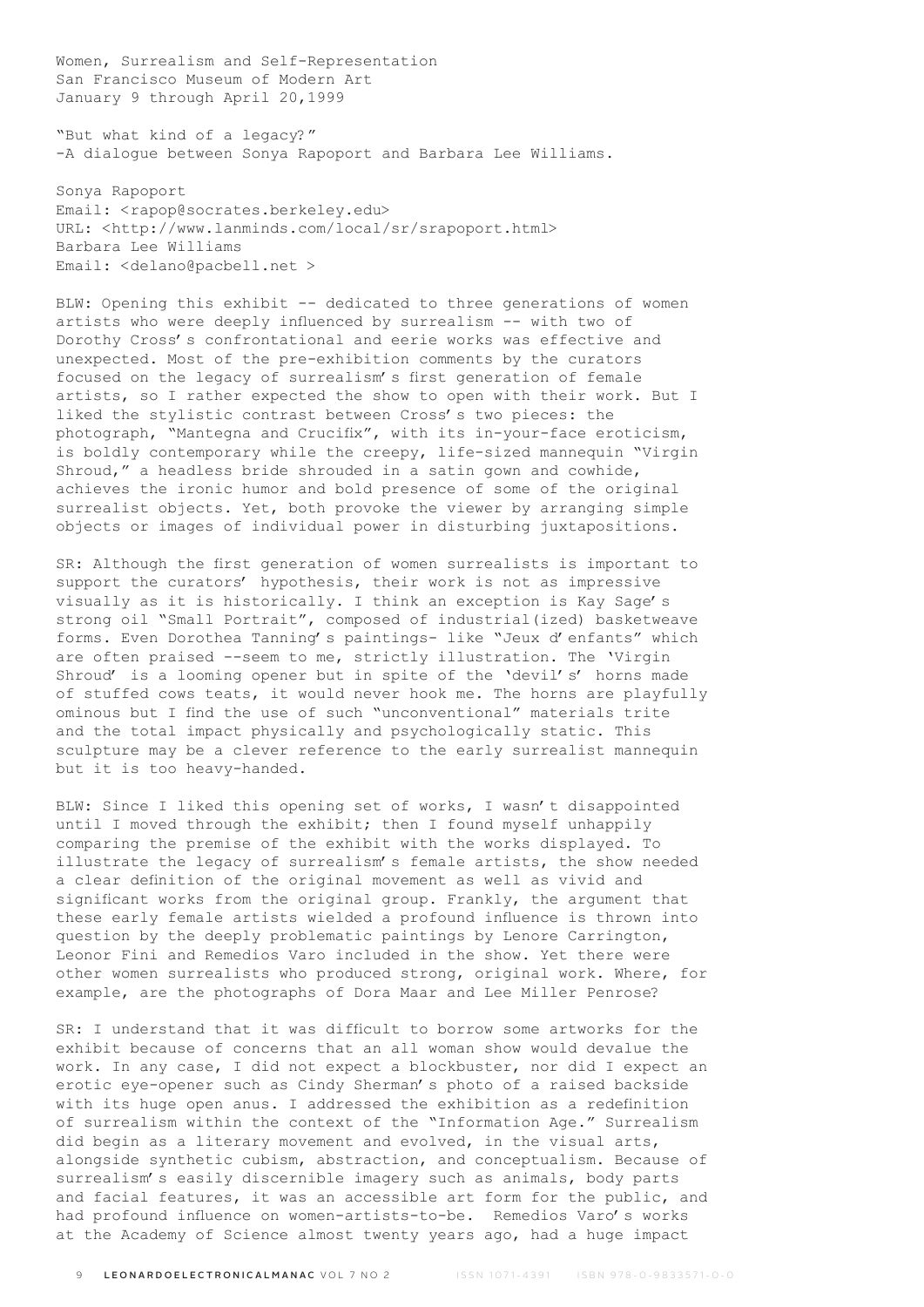on me. I couldn't believe that another woman was using science as an art subject! And in this exhibition Merit Oppenheim's "X-Ray of M. O's Skull" has similar impact.

BLW: The Oppenhiem photograph was wonderful - and especially appropriate since, with the inclusion of her huge dangling earrings and multiple rings in the X-ray, the photo sounded a humorous and intentionally "female" note. Of course, this is a later work, dated, I believe, 1964. Fortunately, the exhibit also included several small black and white transgender self-portraits by Claude Cahun, which vividly evoke the early period and raise questions about sexuality and identity that still resonate today. Another strong presence from the early years is Frida Kahlo. Her ferocious "Self-Portrait with Thorn Necklace and Hummingbird" derives much of its power from the surreal associations of pain and suffering suggested by the necklace with its sharp thorns against her skin, though she decried being a surrealist.

SR: That's it - these women did leave a legacy of funneling a feminine vision into their art that eventually evolved beyond the early Freudian and scientific references; and even beyond Frida Kahlo's charismatic cries of which I am a bit tired. But I agree, Claude Cahun does sustain a contemporary vitality with her blatant androgynous self-imagery. These silver gelatin prints border on conceptualism. Also, their quintessential diminutive format  $(3-3/16 \times 3-7/8)$  and soft tones are ingratiating.

BLW: What did you think about the work of the next generation? I adored the nasty eroticism of Eva Hesse's repulsive "Untitled or Not Yet," a set of hanging fishnets filled with sand and polyethylene - although it seems a creative stretch to categorize this work as a "self-representation!" And, as always, I was charmed by the freshness and immediacy of Louise Bourgeois' wooden totems, especially 'Pregnant woman' -- which is so primitive in form, finish, and subject -- as well as her painting "Woman-House," which echoes the original surrealists' provocative associations of things and people. Even so, I would link this work back to surrealism at large (Miro, Ernst, Magritte) rather than to the first generation of female artists presented here.

SR: Eva Hesse has certainly broadened to a succinct abstraction, a surrealism that goes beyond explicit self-portraiture; and to a degree, so has Louise Bourgeois. But I am not in complete empathy with the latter's work. I find it a bit polished -- but her phallic bronze totem covered along one length by continuous breast forms, one above the other, is an unforgettable work of art. It is a striking androgynous companion to Hesse's balls encased in fishnets which I find beautiful. The Yayoi Kusama cloth figure with protruding elliptical pillows continues in a similar vein, but is, unfortunately decorative and without Hesse's magic.

BLW: Kusama's work has a limited resonance for me; it seems both dated and contrived, but I absolutely agree that the most impressive pieces in the exhibit are contemporary. For example, I was utterly chilled by Paula Santiago's delicate, baby-white "infants' clothing" created out of skin-like rice paper, blood and hair.

SR: I, too, experienced a chill from Santiago's "Hupil" but the chill was initiated by the thought "where are the children" rather than from the objects themselves. Yayoi Kusama's mixed media "Silver on Earth" has a dress without body that, for me, is more convincing as an eerie spectacle. Many times children seem to be used as a ploy for emotional reflex. However, the gentle references to infants in Eva Hesse's untitled oil (Self-Portrait) and Kahlo's "Frida and the Miscarriage" do convey sincerity.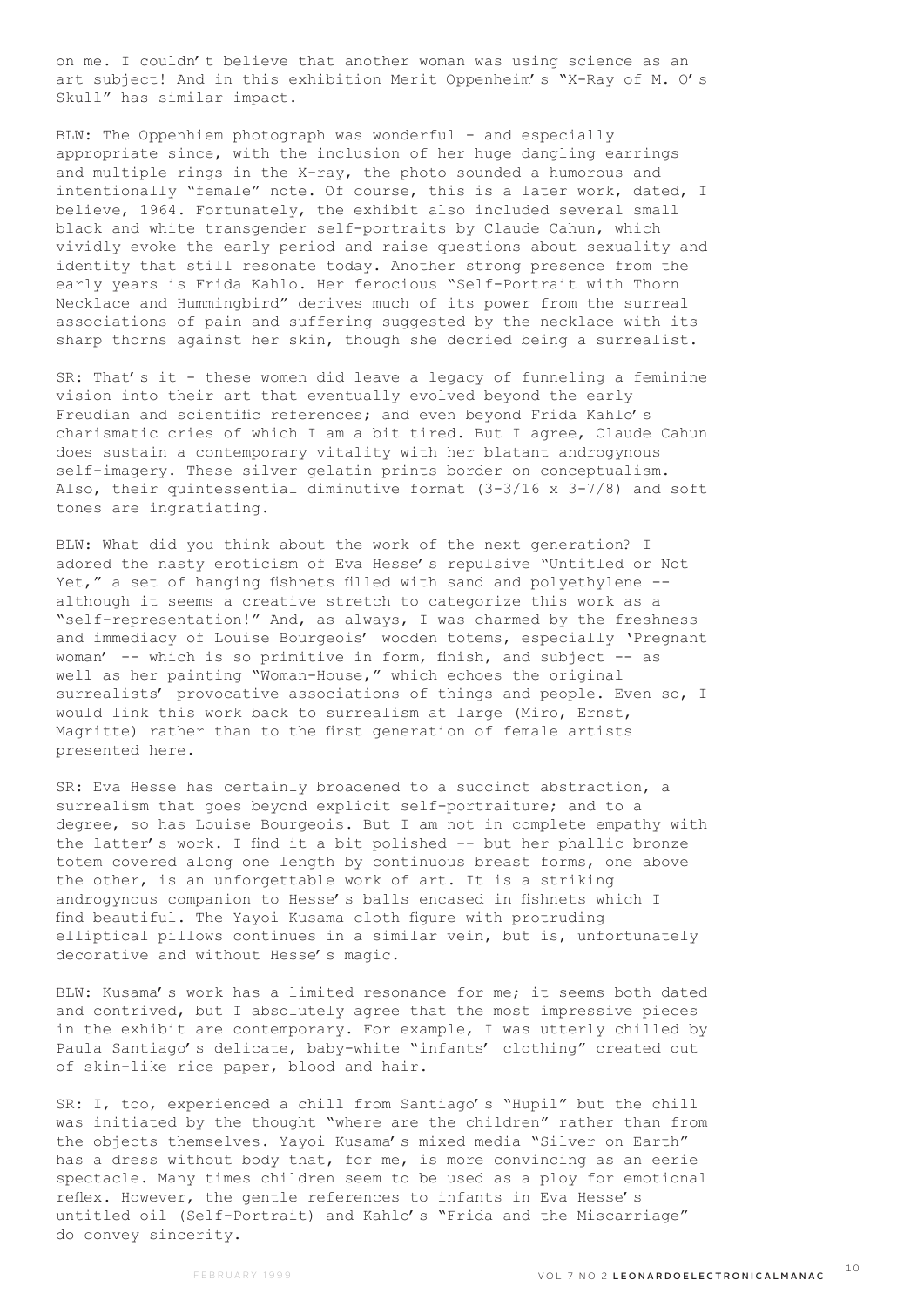BLW: Some of the other contemporary references to "self" were particularly bold and refreshing. Kiki Smith's "Siren," a life-sized, cloth torso with a tiny blue bird for its head (and another hovered over its vagina), recalled the historic Surrealist mannequins which depended upon similar illogical and/or Freudian associations, although "Siren" is far more light-hearted. Cindy Sherman's images also seemed an appropriate presence here given the theme of self-representation, but at least one of the curators' choices - the mannequin with her plastic behind hoisted in the air that you mentioned earlier - was silly considering this artist's truly provocative work.

SR: Oh Yes, that Cindy Sherman! But the Kiki Smith does give a delightful kick. Its sequined blue-bird pecker, one on the head and one below that substitutes for the clitoris, is among the more interestingly liberated expressions. Dorothy Cross's photograph, a masturbatory suggestion with a cross takes its cue overtly from a reference to Salvador Dali's "The Great Masturbator"; and Annette Messager's "Piece Montee, no.2 " references Dali's above portrait in which a praying mantis is attached to his mouth. Messager paints a phallic tongue in an open mouth from which limbs flow in a vomiting cascade. I liked this spontaneous gush and preferred it to her elegant signature work, "Histoire de Robes".

BLW: Of course, several of the works represent a playful updating of the overt sexuality of surrealism, especially its obsession with the female nude and with (implicit and explicit) male sexual impulses - all of which is a significant, if not key, part of the movement's legacy. To me, the surrealists' legacy of sexuality as a subject in art -- with or without Freudian associations - seems second only in import to their use of the subconscious -- dreams, fantasies -- as subject.

SR: Because of this movement, the surrealist woman artist was given a legacy to be naughty and brazen, but she also became nervous. Janine Antoine's video of wringing hands are no longer either restricted or protected as in Merit Oppenheim's "Pair of Gloves." And a surreptitious hand holds a flower under the nose of an anxious pig in Lindee Climo's oil painting, "Pig with Moly Plant" (1996).

BLW: Oppenheim's grey-blue suede gloves with their delicate painted veins, vividly demonstrated the historical distance of the original surrealist movement. I suddenly realized how long ago this movement happened; in the 1920s and 1930s when soft, ladylike gloves were the norm. The animism of these elements and objects --hands, shoes, a mirror, a child's dress -- is one aspect of this show that rings true to me. Such vivid linking of apparent identity and associative potential is sometimes dark and sometimes humorous, and always elevated beyond considerations of the artist's gender. In fact, several of these pieces -- like Cross's jarring cow-teat shoes- transcend the original models.

SR: What I find so interesting is that some works do transcend the original models and I think it is because they evoke a feminism. The materials are soft, caressable and decorative. Flowers proliferate. Personal messages dominate. In art of this moment, content concerning women's issues is being updated politically. This has culminated in an art form, beyond the purely visual that is a hypertext format. Surrealism has completed its literary-art cycle.

BLW: That's a wonderful perception and it goes beyond my original notion that the opening up of content was a great part of Surrealism's legacy. Moreover, if the women of the original surrealist movement were struggling to express themselves in the profound way offered by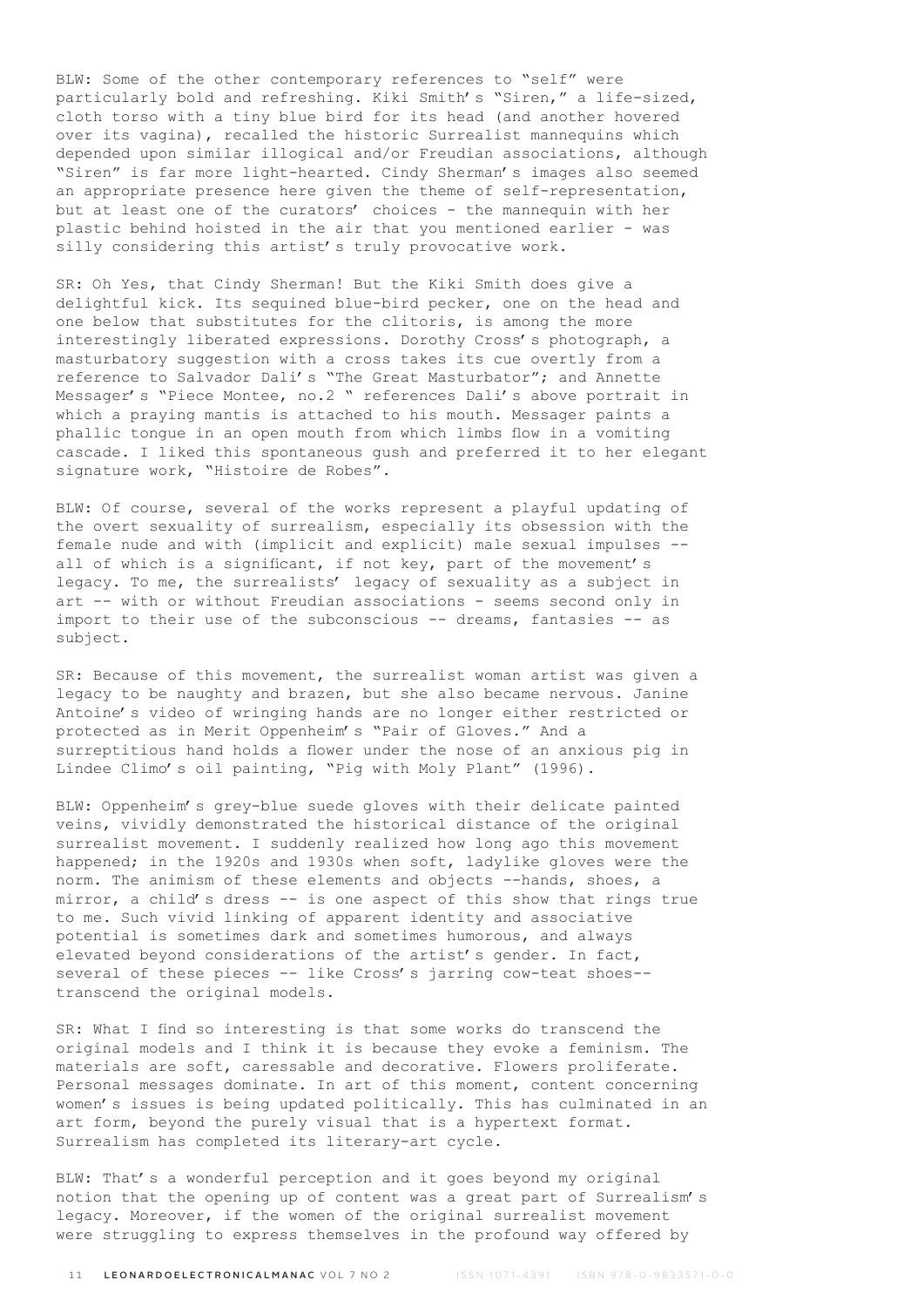surrealist theory and beliefs, the contemporary artists who followed them seem liberated and able to create simply as artists, as human beings who then choose to focus upon their femaleness as part of that humanness.

SR: This is an important show for the implication of the surreal legacy in general, not for the uneven quality of its art. The fact that the early women surrealists existed and depicted their "stories" is legacy enough. Women artists came out of the closet.

=============================================================

< Book Review: Asteroids >

Asteroids: Their Nature and Utilization, 2nd edition Charles T Kowol John Wiley & Sons 1996 ISBN: 0-471-96039-X

Reviewed by Kasey Rios Asberry E-mail: <kasberry@humanorigins.org >

Charles T. Kowol prepared this field guide while serving as Senior Project Engineer for Allied Signal Corp. in the Near Earth Asteroid Rendezvous Mission based at the Applied Physics Laboratory, Laurel, Maryland.

Unlike recent popular environmental holocaust films such as "Deep Impact" this slim volume surveys the field of asteroid study with remarkable depth. It includes glossary, index and bibliography as well as a variety of useful graphics and historical photos (all black and white). In addition to cataloging asteroids as discovered, Kowol collects and compares theories of asteroidal evolution, their relationships to other bodies such as comets and their implications for planetary system formation. The second part of this book's dual focus is upon the technology that supports the study and exploitation of asteroids such as telescopes, cameras and spacecraft powered by sunlight. Kowol asserts that though now they seem prohibitively distant, asteroids "are treasures, waiting to be seized". By mining them he suggests that humans can extend our reach off of Earth and into space. Kowol would not discourage the popular fascination with the potential destructive power of asteroids. Instead he welcomes this apprehension as an opportunity to expand asteroid research.

============================================================= < Book Review: Your Future Self: A Journey to the Frontiers of Molecular Medicine > Hank Whittenmore Thames and Hudson, New York, 1998. 160 pp. \$ 27,50, hardcover. ISBN: 0-500-54223-6.

Reviewed by Istvan Hargittai Email: <hargittai.aak@chem.bme.hu>

The opening quotation of one of the 10 chapters of this book is from Albert Einstein, "The most beautiful thing we can experience is the mysterious. It is the source of all true art and science."

With the rapid advances of biomolecular sciences our knowledge is multiplying at a high rate yet the field does not seem to loose its mysteries. This is so, notwithstanding the fact that an increasing amount of the rapidly acquired information is also becoming visually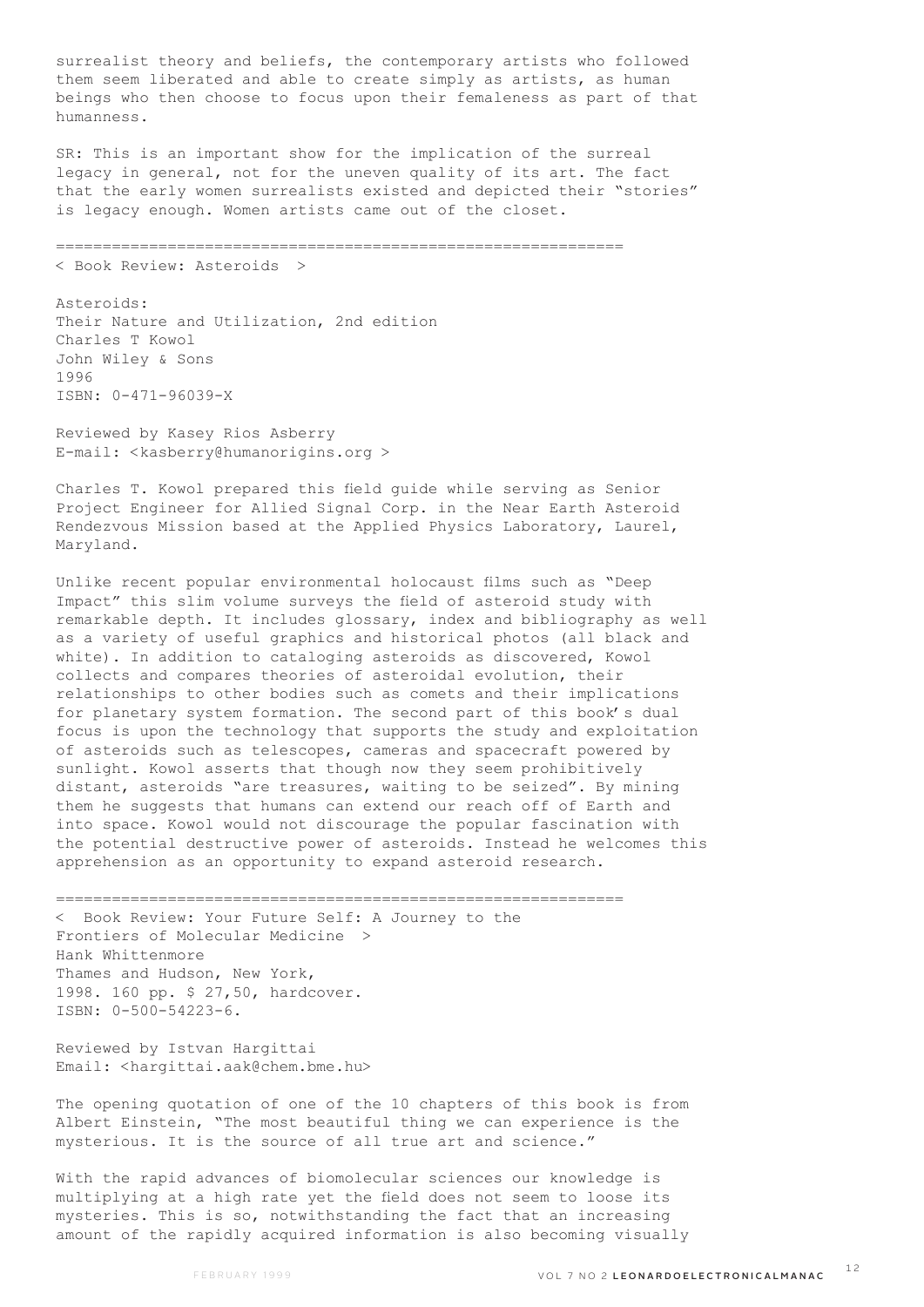attainable. Yet these mysteries are at least becoming more accessible to broadening audiences and this is not a small achievement either. Direct microscopic photography and computer imagery have contributed to the progress and its opening up for a the public too.

Hank Whittenmore is a true master of sorting out and presenting the available information. The material of this volume has grown out of a project, which carried the very telling title, Out of Sight: Imaging/Imagining Science, presented in 1998 at the Santa Barbara Museum of Art in California. In fact, as this volume witnesses, all this is not so much out of sight anymore. Jonathan Lipkin is quoted as saying. "Visualization is key to science." Indeed it is to all cognitive processes.

The book contains 120 illustrations in color and a few in black and white. We see cells and DNA molecules, genes and viruses, the brain and even the mind(?). The commentaries help the reader get oriented among the abundance of illustrations. The author was assisted by outstanding scientists and artists, schools and organizations in compiling this uniquely attractive collection of images. The introduction is followed by 8 chapters of collections drawn from scientific research and experience. The last chapter has a direct involvement from the arts in it. I say direct involvement because the previous chapters are also artistic in their choice and presentation. The book closes with a helpful glossary of biological and medical terms and with the listing of the sources.

The subtitle includes the term "molecular medicine", doubtless a popular expression. Some will remember though that a few decades ago the introduction of this term was viewed as quite extraordinary. However, healing at the molecular level, genetic engineering, and even cloning, have, indeed, become part of our lives and expectations. This book brings then these and many other concepts much closer to the reader and browser by appealing to our probably most sensitive sense. It is also remarkable that many of the microscopic and computer images appear so artistic. For this reason the boundary is blurred between the purely scientific sections of the book and the last chapter with the direct involvement of the arts.

And this makes me feel strongly about issuing a caveat to point to the importance of delineating the two roles lest some think that one can be replaced by the other. Although art and science appear in unison in depicting the mysteries of molecular medicine, there are vast differences between them. Scientific research consumes tremendous resources in bringing out the understanding of the molecular world and the living organisms, leading to the utilization of this knowledge for the betterment of human life. The visualization is a useful and instructing byproduct in this endeavor. The arts provide helpful means both in sensing these mysteries and communicating them to broader audiences but this also shows their much more restricted role in this improbable undertaking of learning and subduing our worlds.

============================================================= The editors of Leonardo Digital Reviews welcome your comments. Contact us via email at <ldr@msp.sfsu.edu>. These editorials and reviews may be found online at <http://mitpress.mit.edu/e-journals/Leonardo/ldr.html>

=============================================================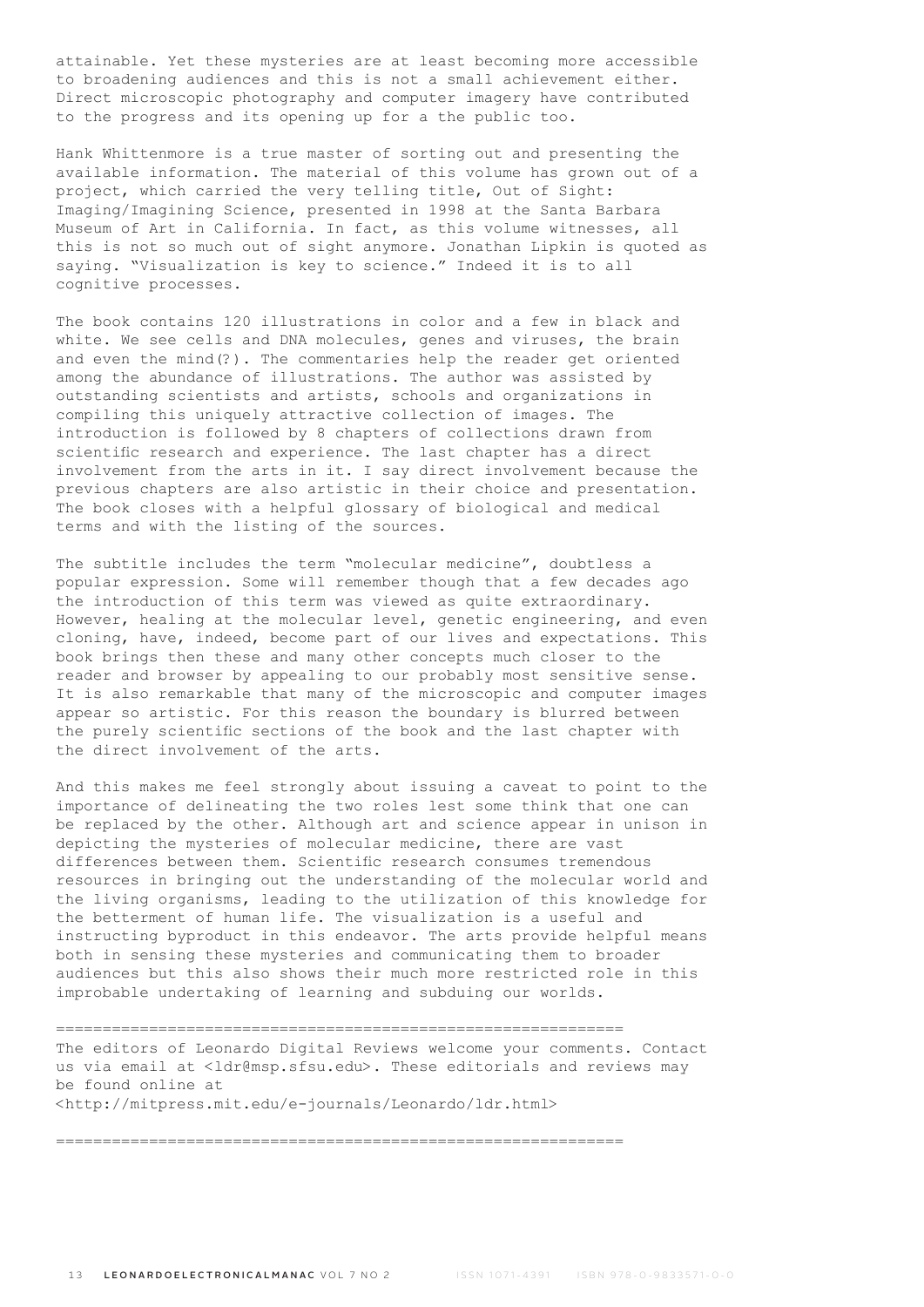|  | OPPORTUNITIES |  |
|--|---------------|--|
|  |               |  |

< Virginia Center for Computer Music Graduate Assistantship >

=============================================================

Alicyn Warren, Assistant Professor McIntire Department of Music 112 Old Cabell Hall, University of Virginia Charlottesville, VA 22902 Tel: (804) 924-3052 Fax: (804) 924-6033 email: <alicyn@virginia.edu> URL's: <http://www.virginia.edu/~music/VaCenterCompMusic.html> <http://presto.music.virginia.edu/VCCM>

 $\mathcal{L}_\mathcal{L}$  , which is a set of the set of the set of the set of the set of the set of the set of the set of the set of the set of the set of the set of the set of the set of the set of the set of the set of the set of

Virginia Center for Computer Music (VCCM) and McIntire Department of Music announce a 1999-2000 Graduate Assistantship in Computer Music

The Department of Music offers a Master of Arts degree in Music, with concentrations in Composition, History and Criticism, and Ethnomusicology.

The VCCM studios include UNIX-based workstations (SGIs, and Pentiums running Linux), Macintosh workstations combining MIDI and digital audio, and several different types of MIDI controllers. Digital video work can be done in UVA's New Media Center. A CD of works produced at the VCCM by faculty and graduate students will be released this year on the Centaur CDCM series.

\*\*\*\*\*\*\*\*\*\*\*\*\*\*\*\*\*\*\*\*\*\*\*\*\*\*\*\*\*\*\*\*\*\*\*\*\*\*\*\*\*\*\*\*\*\*\*\*\*\*\*\*\*\*\*\*\*\*\*\*\* California Institute of the Arts, School of Music >

California Institute of the Arts School of Music

David Rosenboom Dean, School of Music California Institute of the Arts 24700 McBean Parkway Santa Clarita, CA 91355-2397 USA Tel: 805-253-7817 Fax: 805-255-0938 Email: <david@music.calarts.edu> URL: <http://music.calarts.edu/>

Position Announcement: two positions in composition

The California Institute of the Arts, School of Music seeks composers of significant professional stature with teaching experience to fill two full-time positions in its Composition Program. It is anticipated that one appointment will be made at a senior and one at a junior level. Both positions may involve teaching graduate (masters) and undergraduate students. Together, these positions will include teaching assignments in composition, composition techniques, musical literature and aesthetics, theoretical and analytical topics, new media technologies, and approximately 0.50 FTE in the undergraduate, core curriculum. Advanced facility in composing and teaching composition for instrumental and vocal media is expected. While skills in new technology are desirable, understanding and affinity for the aesthetic and artistic concerns of new media and interdisciplinary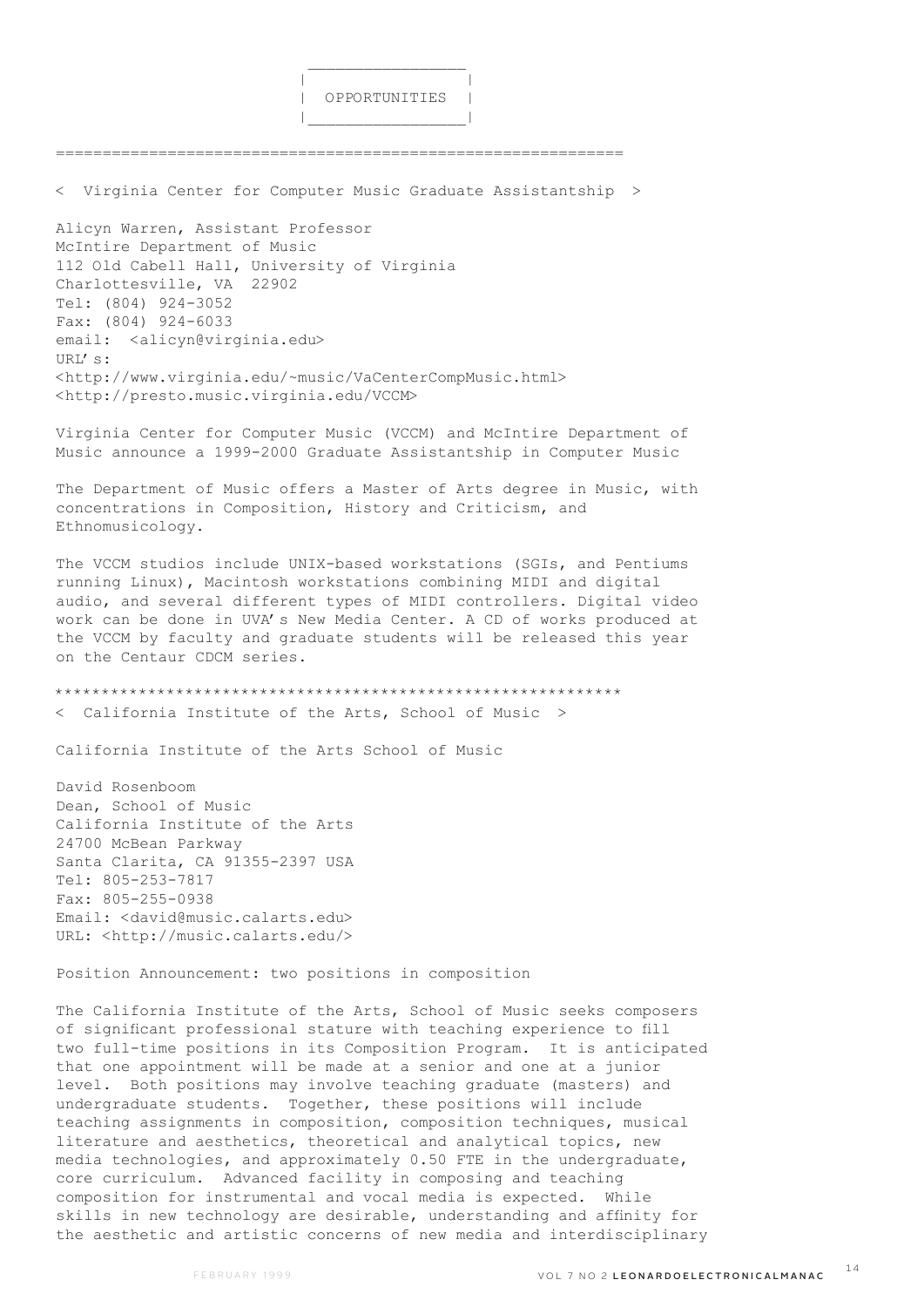art making are essential. Successful candidates will be expected to participate fully in the process of building and shaping CalArts composition programs for the future. We also seek a candidate interested in developing methods of teaching music theory and musicianship skills that can be applied to multiple musical styles.

CalArts School of Music is committed to supporting experimental directions in music combined with strong training in the disciplines essential for new generations of composers to succeed in establishing their musical voices. Experience with the other disciplines represented at CalArts will be considered an asset, as will an ability to perform in some capacity. Applicants must be able to relate knowledgeably to current and changing trends evident in today's student body. Depending upon qualifications, the senior applicant may be eligible for appointment to the Roy E. Disney Family Chair in Musical Composition.

CalArts is an independent college with a strong commitment to the contemporary arts. Schools of Music, Visual Art, Theater, Dance, Film/Video and Critical Studies and programs in integrated media and interdisciplinary art making interact in a lively, atmosphere. The School of Music offers studies in composition (instrumental and computer music and new media), world music (Indian, African, Indonesian), performance (instrumental and vocal), jazz and African American music, musical arts, and music technology and is committed to developing curriculum integration among these various programs. See the web site for further information about CalArts.

Send letter, CV and three letters of reference. Do not send additional material unless requested. The School of Music is interested in identifying prospective minority and women candidates. EOE/AA. Deadline and starting date: Positions are open until filled. Earliest possible starting date is July 1, 1999.

| ANNOUNCEMENTS |  |
|---------------|--|
|               |  |
|               |  |
|               |  |

< VIII International Festival of Electroacoustic Music >

VIII INTERNATIONAL FESTIVAL OF ELECTROACOUSTIC MUSIC "SPRING IN HAVANA 2000"

Organizing Committee VIII International Festival of Electroacoustic Music Calle 17 esq. a I No. 260 Primer piso, Vedado, C.Habana 10400, Cuba Tel: (537) 30-3983 Fax: (537) 66-2286 or (537) 33-3716 Email: <lnme@artsoft.cult.cu>

Havana City, January 15, 1999

We are pleased to inform you that the Cuban Institute of Music and the National Laboratory of Electroacoustic Music of Cuba are organizing the 8th edition of the International Festival of Electroacoustic Music "Spring in Havana 2000" which is going to take place from March 5 (Sunday) to March 11 (Saturday) of 2000 and will be dedicated to the 80 Aniversary of the Birth of Master Juan Blanco.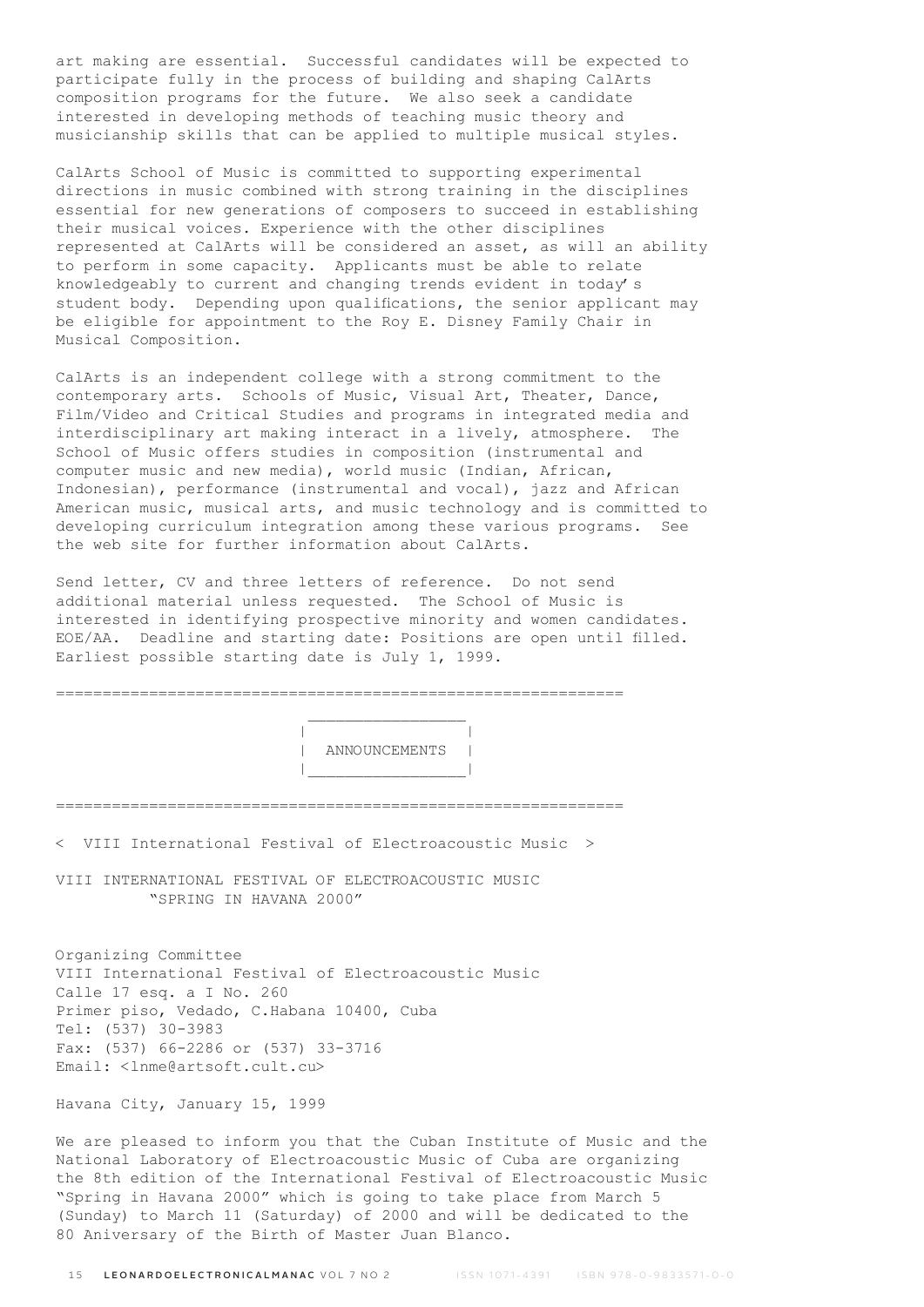This event will present works of electroacoustic music for tape only, mixed, performances and multimedia spectacles, lectures workshops and expositions.

Due to the magnificent reception obtained by the previous edition in March 1998 among the participants, next Festival will developed its activities at the rooms and yards of the colonial houses, the squares, museums and military fortress of the ancient time of the Spanish colony all inside the Historic Center of Havana City (Patrimony of the Humanity for UNESCO).

The present economic situation of our country make impossible for us to assume your costs of airfare, lodging and food, but we can offer you very special prices at the Historic Centers hotels.

If you are interested in participating, you can send us your proposal by email, you should include a brief curriculum vitae (around 200 words), your personal address and fax number, in order to send you the official invitation.

Please, send the works, scores, videos, etc., before December 15 1999.

The Festival program will close on December 30 1999.

\*\*\*\*\*\*\*\*\*\*\*\*\*\*\*\*\*\*\*\*\*\*\*\*\*\*\*\*\*\*\*\*\*\*\*\*\*\*\*\*\*\*\*\*\*\*\*\*\*\*\*\*\*\*\*\*\*\*\*\*\* < VIth Brazilian Symposium on Computer Music >

VIth Brazilian Symposium on Computer Music Dr. Rodrigo Cicchelli Velloso (symposium chairperson) Departamento de Composicao Escola de Musica da UFRJ Rua do Passeio 98 Rio de Janeiro RJ 20021-290 Brasil Tel: + 55 21 2401391 ramal 38 Email: <sbcm99@infogene.ctc.puc-rio.br>  $IIRI.'s$ : <http://www.inf.puc-rio.br/~sbc99/programa/sbcm.html> <http://www.di.ufpe.br/~glr/CM/sbcm99.html>

------------- The Symposium -------------

The Brazilian symposia on computer music have consolidated the position of the country in the field. The 6th Brazilian Symposium on Computer Music will be held in Rio de Janeiro, during the 15th Annual Congress of the Sociedade Brasileira de Computacao (SBC) from 19 to 22 of July. The symposium is organized by NUCOM, the computer music branch of SBC.

This is a unique opportunity to visit Rio de Janeiro, one of the most beautiful cities in the world and a leading Latin American cultural center. During the symposium there will be concerts, papers and lectures on topics at the cutting edge of computer music technology. Researchers and musicians interested in the interplay between computer technology and music are invited to submit papers and compositions

------------------ Topics of Interest ------------------

This year we are giving special emphasis to "Musical Composition and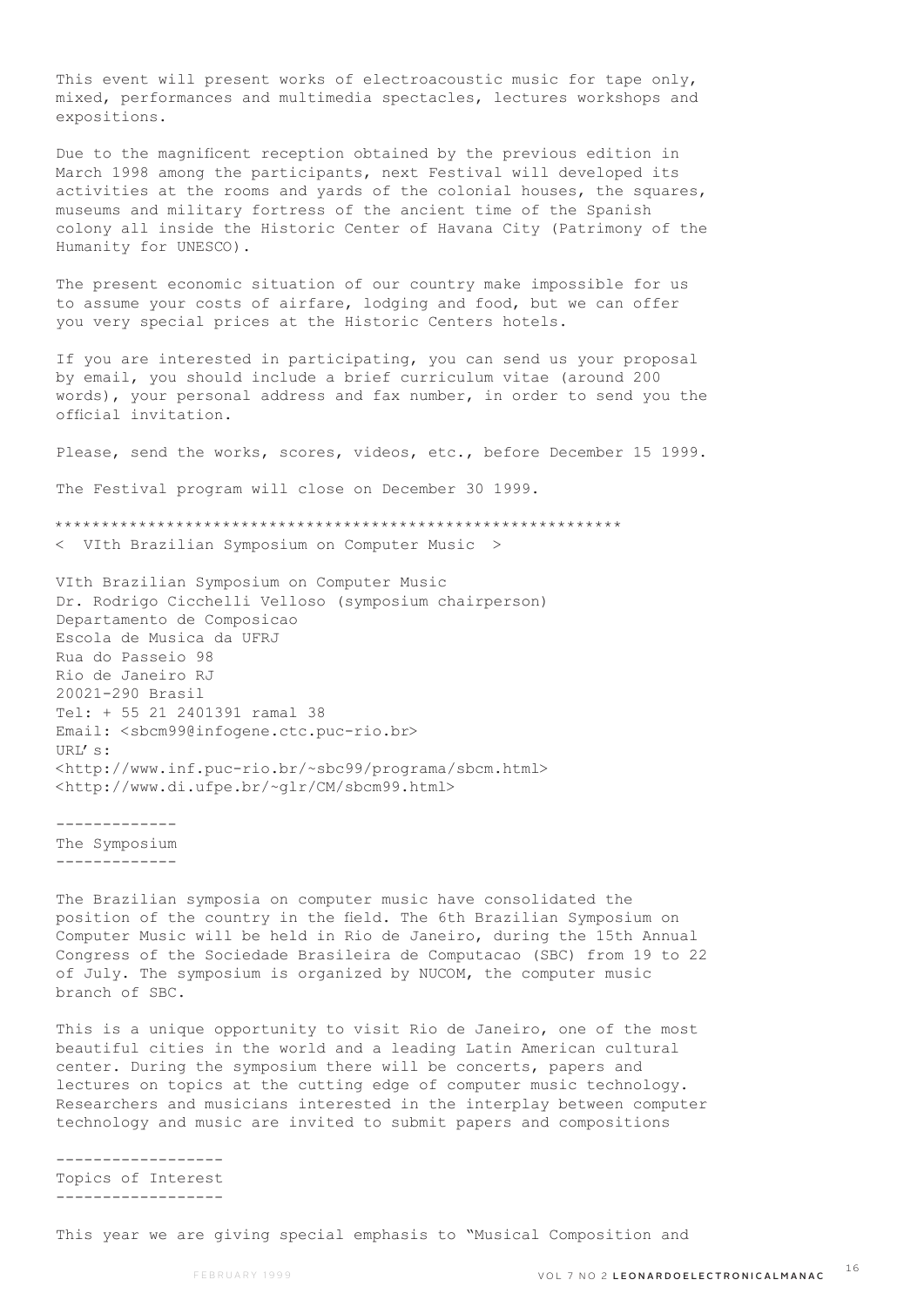Computing Technology".

The topics include, but are not limited to:

- \* Acoustics, Diffusion, Sonorization
- \* Audio Hardware Design
- \* Audio Signal Processing
- \* Sound Synthesis
- \* Artificial Intelligence
- \* Psychoacoustics and Cognitive Modeling
- \* Computer Aided Music Analysis
- \* Computer Aided Musical Education
- \* Real-time Interactive Systems
- \* Music Data Structures and Representation
- \* Music Notation, Printing and Optical Recognition
- \* Systems and Languages for Composition
- \* Artificial Life and Evolutionary Music Systems
- \* Internet Applications
- \* Multimedia Integration
- \* Computer-Aided Musicology

A selection of papers will be considered for publication in Organised Sound, Cambridge University Press.

-------------------------- Guidelines for submission --------------------------

## Papers

Papers describing on-going or concluded research must be submitted in a preliminary version containing no more than 8 pages (Times Roman 12, and 1.5 interline space). Portuguese is acceptable for preliminary submissions but for the final camera-ready papers English is required.

Authors must state the topics on the cover page (refer to topic list above).

Please e-mail submissions to Geber Ramalho <glr@di.ufpe.br> or Eduardo Miranda <miranda@csl.sony.fr> as MS Word 97, pdf or postscript files. Alternatively, indicate the URL where your document may be found.

Tutorial and demonstration proposals

Proposals for didactic demonstrations in any area of computer music will be considered, including demonstrations of commercial products (software or hardware).

They will fall under the following categories:

- \* Introductory level intended for students and those outside the computer music field. Topics can range from popular music tools to more complex applications (e.g., Orchestral MIDI Sequencing Technique, Algorithmic Processes in Contemporary Music, etc.);
- \* Advanced applications for more experienced practitioners (e.g., Digital Signal Processing in Music Composition).

Tutorials shall take place 19 July, followed by the symposium opening in the evening. Exhibition of products will continue to 22 July. Proposals should include a survey of topics and an indication of duration. Presenters should be prepared to supply most or all of their own equipment. Online tutorials are welcome, to be accessed by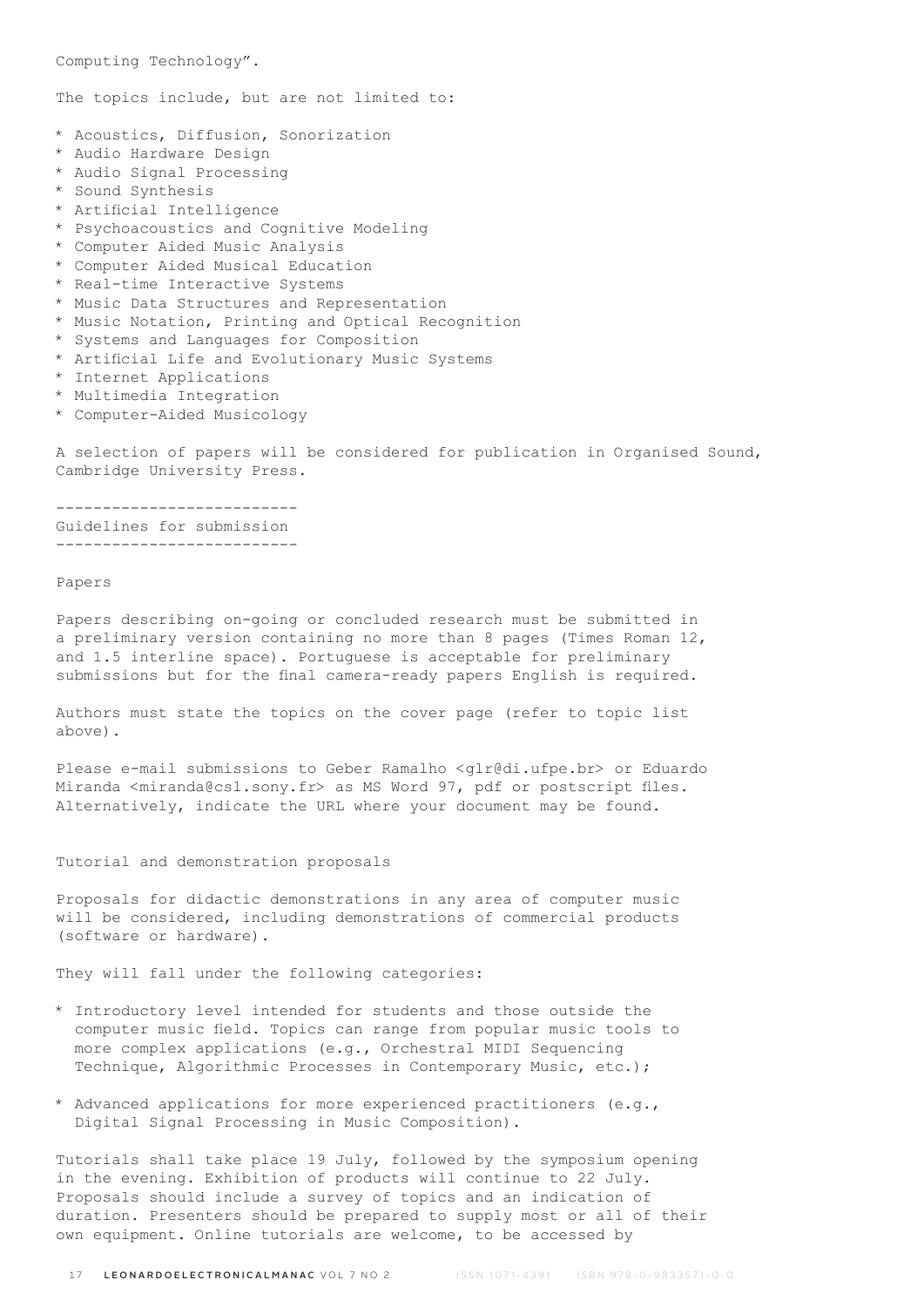participants through web browsers during and after the symposium. Online tutorials should be operative no later than 24 May. Please e-mail proposals to Robert Willey <rw@libnet.com.br>. Compositions The Music Selection Committee invites submissions in the following categories: \* Music on Tape (DAT or CD) \* Pieces for Instruments and Electronics (Tape and/or Live) - Solo Instrument - String Orchestra (a) - Jazz Ensemble (b) \* Algorithmic Instrumental Pieces - Solo Instrument - String Orchestra (a) - Jazz Ensemble (b) (a) String Orchestra: 4 (1st violins); 4 (2nd violins); 3 (violas); 3 (cellos); 2 (double-basses)

(b) Jazz Ensemble: 5 saxophones  $(2.2.1)$  also doubling flutes; 5 trumpets; 4 trombones (3.1); piano; drums; percussion; electric guitar; electric bass

Pieces composed within the last five years and no longer than 10 minutes will be preferred. Candidates may submit up to three works.

All entries must be accompanied by the attached Entry Form, along with a short CV and program notes. Music for Tape requires submission of a DAT or CD recording. Mixed Pieces (solo, string orchestra or jazz ensemble plus Tape) require submission of the full score, the tape part (DAT or CD) and a recording of the piece. Pieces for Instruments (solo, string orchestra or jazz ensemble) and Live Electronics require submission of the full score, a recording of the piece, and a detailed description of the equipment employed. Algorithmic Instrumental Pieces require submission of the score and information concerning the computing technology (i.e., analytical discussion plus illustrations of patches, tables, etc.)

Submissions shall be sent at the candidate's own expenses. Under no circumstances will the symposium's organizing committee be liable to customs duties or any other cost arising from an application. Entries, whether select or not, will not be returned. Submissions will be added to NUCOM's music library, located at LaMuT (Escola de Musica da UFRJ). Candidates are therefore advised not to send originals.

Please send submissions to:

SBCM99 - Music Selection Committee, a/c ARTE ELETRONICA - PUC-RIO, Rua Marques de Sao Vicente 225, Predio Genesis - Sala 16 B, Rio de Janeiro - RJ, 22453-900 Brazil Email: <sbcm99@infogene.ctc.puc-rio.br>

---------------

Important dates ---------------

March 5, 1999 - Deadline for postage of compositions March 19, 1999 - Deadline for postage of papers, tutorial proposals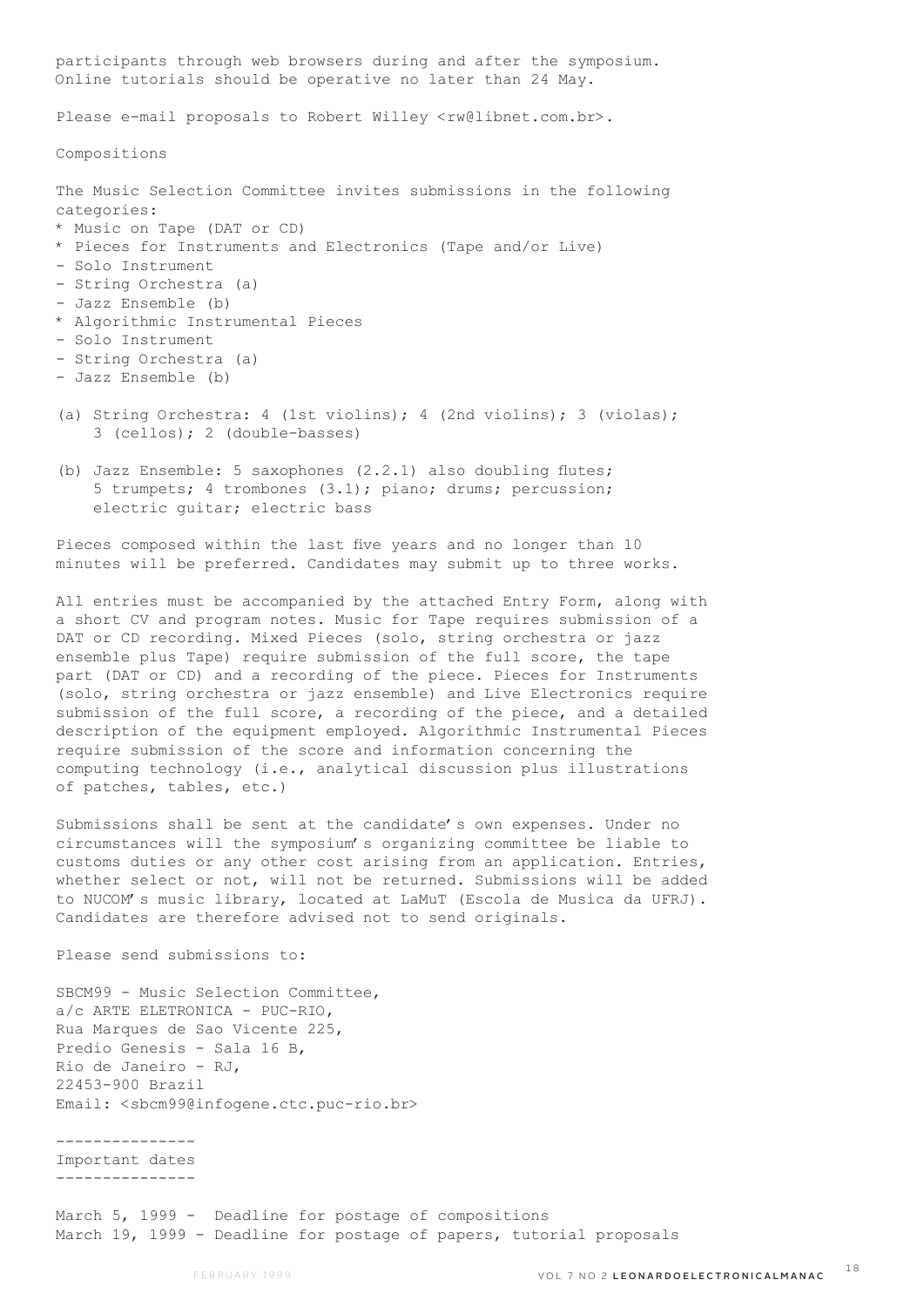and demonstrations April 22, 1999 - Notification of acceptance May 24, 1999 - Deadline for final camera-ready papers \*\*\*\*\*\*\*\*\*\*\*\*\*\*\*\*\*\*\*\*\*\*\*\*\*\*\*\*\*\*\*\*\*\*\*\*\*\*\*\*\*\*\*\*\*\*\*\*\*\*\*\*\*\*\*\*\*\*\*\*\* < New on OLATS > OLATS/Leonardo Observatory For The Arts And The Techno-Sciences URL: <http://www.cyberworkers.com/Leonardo> The Leonardo Observatory for the Arts and the Techno-Sciences (OLATS) is a web site mostly in French dedicated to art, science and technology. OLATS' activity is structured around 4 main poles : \* special projects ("Virtual Africa", "Rencontres du 13 avril" about the cultural perspectives on space) ; \* a "multimedia resource center" that includes reviews of CD ROM, reviews of web sites, but also bibliographies, other resource site in the field, etc. ; \* Books and Studies whith in-depth researches ; \* Pioneers and Pathbreakers, documenting the works of key artists of the history of art and techno-sciences. With OLATS NEWS, we'll keep you posted of the new developments on the site. If you don't want to receive this information, send us a mail at <bureaud@altern.org> indicating your email address and we'll remove you from this list. \*\*\*\*\*\*\*\*\*\*\*\*\*\*\*\*\*\*\*\*\*\*\*\*\*\*\*\*\*\*\*\*\*\*\*\*\*\*\*\*\*\*\*\*\*\*\*\*\*\*\*\*\*\*\*\*\*\*\*\*\* < Fourth biennial Charles Fowler Colloquium on Innovation in Arts Education > 1999 Charles Fowler Colloquium: "Enlightened Advocacy" UMD Conference and Visitor Services Tel: (301) 314-7884 Email: <umdconf@accmail.umd.edu> URL: <http://www.lib.umd.edu/UMCP/MUSIC/Fowler99.html> April 16-17, 1999 The fourth biennial Charles Fowler Colloquium on Innovation in Arts Education at the University of Maryland in College Park will take place on April 16 and 17, 1999. Focused on the theme "Enlightened Advocacy: Implications of Research for Arts Education Policy and Practice," the colloquium will also discuss priority issues in arts education research for the next decade. This two-day colloquium will feature addresses by five renowned

experts in arts education, presenting a wide variety of opinion and information: Liora Bresler, Professor at the University of Illinois College of Education; James S. Catterall, Professor of Urban Schooling at UCLA; Richard Deasy, Director of the Arts Education Partnership; Elliot W. Eisner, Professor of Education and Art at Stanford University; and Frances H. Rauscher, Professor of Early Childhood Development at the University of Wisconsin, Oshkosh. These speakers will welcome questions from participants, lead small-group discussions, and be available for informal lunchtime conversations with registrants.

Dr. Bresler has focused her recent research and writings on aesthetic education and qualitative research methodologies, both in the context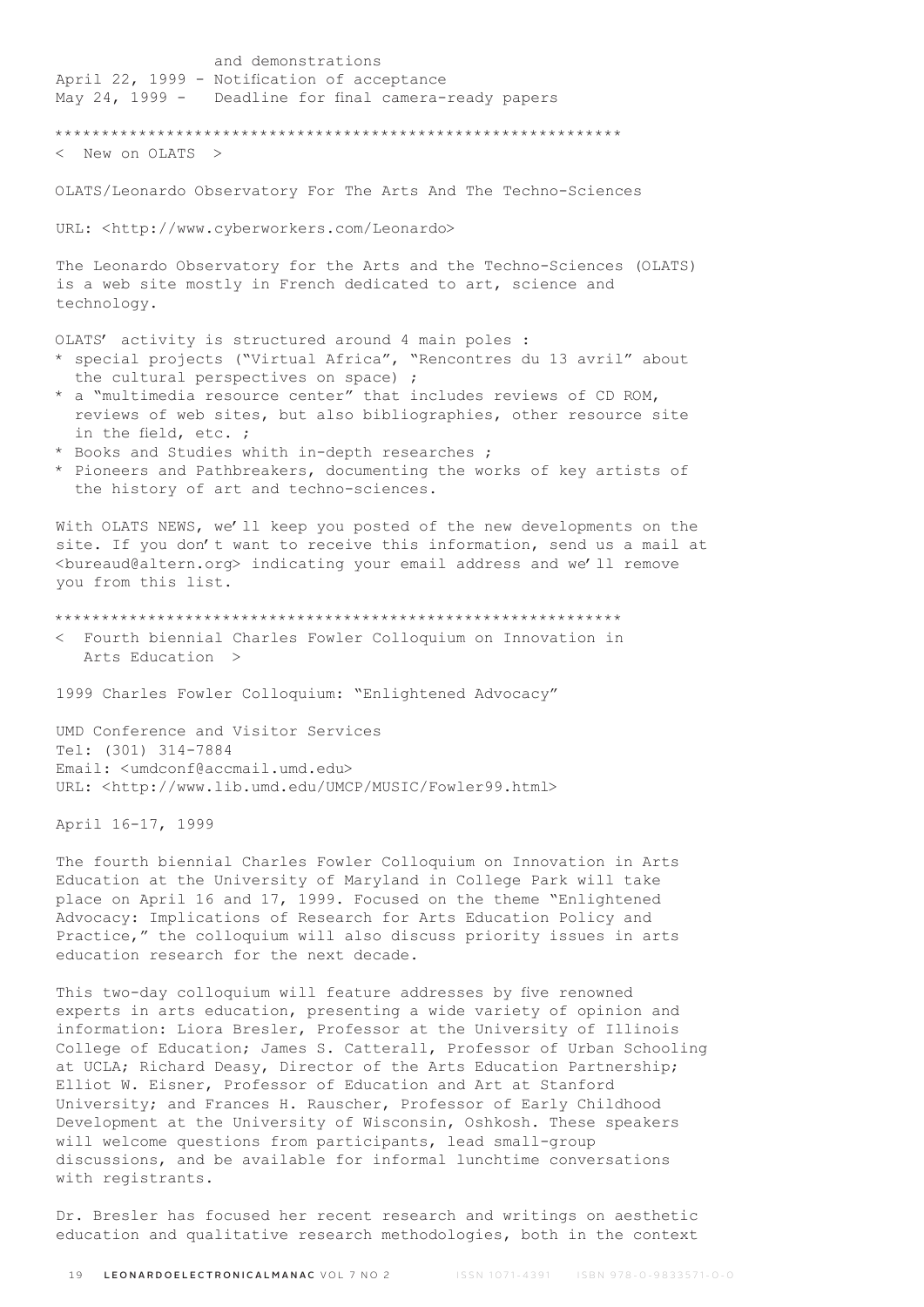of elementary school arts curricula. Dr. Catterall is an expert in education policy whose academic interests include equity in education policy and the methodologies employed by teachers in at-risk communities. Mr. Deasy's Washington, DC-based Arts Education Partnership is a group effort of more than 100 national organizations committed to promoting arts education in elementary and secondary schools throughout the country. Research and writings of Dr. Eisner have focused on the development of aesthetic intelligence and on the use of critical methods from the arts for improving educational practice. Dr. Rauscher's much-publicized multi- disciplinary research focuses on the relationship of music cognition to other cognitive domains in preschoolers, adults and animals.

Other research and descriptions of activities in arts education will be showcased at a poster session on the theme "Strong Arts, Strong Schools," the title of one of Charles Fowler's last books. The Colloquium is named for Fowler (1931 - 1995) who dedicated his career to improving and strengthening arts education programs in America's schools, and who left an endowment at the University of Maryland Foundation to be used to further innovation in arts education through colloquia and publications. Abstracts for poster sessions are welcome until February 16, 1999. To submit, see the Web site address below.

Pre-registration is required. Registrations received by March 15, 1999 are \$150.00 US (March 16 and later, \$200) per person. (Continental breakfasts, lunches and a reception are included.)

\*\*\*\*\*\*\*\*\*\*\*\*\*\*\*\*\*\*\*\*\*\*\*\*\*\*\*\*\*\*\*\*\*\*\*\*\*\*\*\*\*\*\*\*\*\*\*\*\*\*\*\*\*\*\*\*\*\*\*\*\*

< Symposium on Artificial Intelligence and Musical Creativity >

Symposium on Artificial Intelligence and Musical Creativity at the AISB'99 Convention, 6th-9th April 1999 Edinburgh College of Art & Division of Informatics, University of Edinburgh

Programme Chair: Geraint Wiggins, Edinburgh, Scotland. URL: <http://www.dai.ed.ac.uk/~geraint/aisb99/>

---------------------- Call for Participation ----------------------

The AISB'99 Convention will be held in Edinburgh from 6th - 9th April 1999. It will consist of 10 workshops and symposia on a wide range of themes in Artificial Intelligence and Cognitive Science. An underlying theme of the Convention this year is the study of creativity, though not all of the events include a creative element. Further details of AISB'99 may be found at the conference web site.

Participation is invited for the Symposium on Artificial Intelligence and Musical Creativity, a three-day symposium running from 6th-8th April 1999 inclusive.

For many years, researchers have studied computer applications to music. More recently, computers are increasingly being used in the study of human musical behaviour. On one hand, musical communication gives us a unique window into human cognition, preceding, some have suggested, linguistic communication in developmental terms. On the other, computer programs which simulate intelligent musical behaviour endow their users with considerable advantages in practical work.

Creativity is at the centre of musical behaviour, not just for the composer, but for anyone who interprets music, either as performer or listener. Following on from the successful International Congress in Music and Artificial Intelligence, at Edinburgh in 1995, this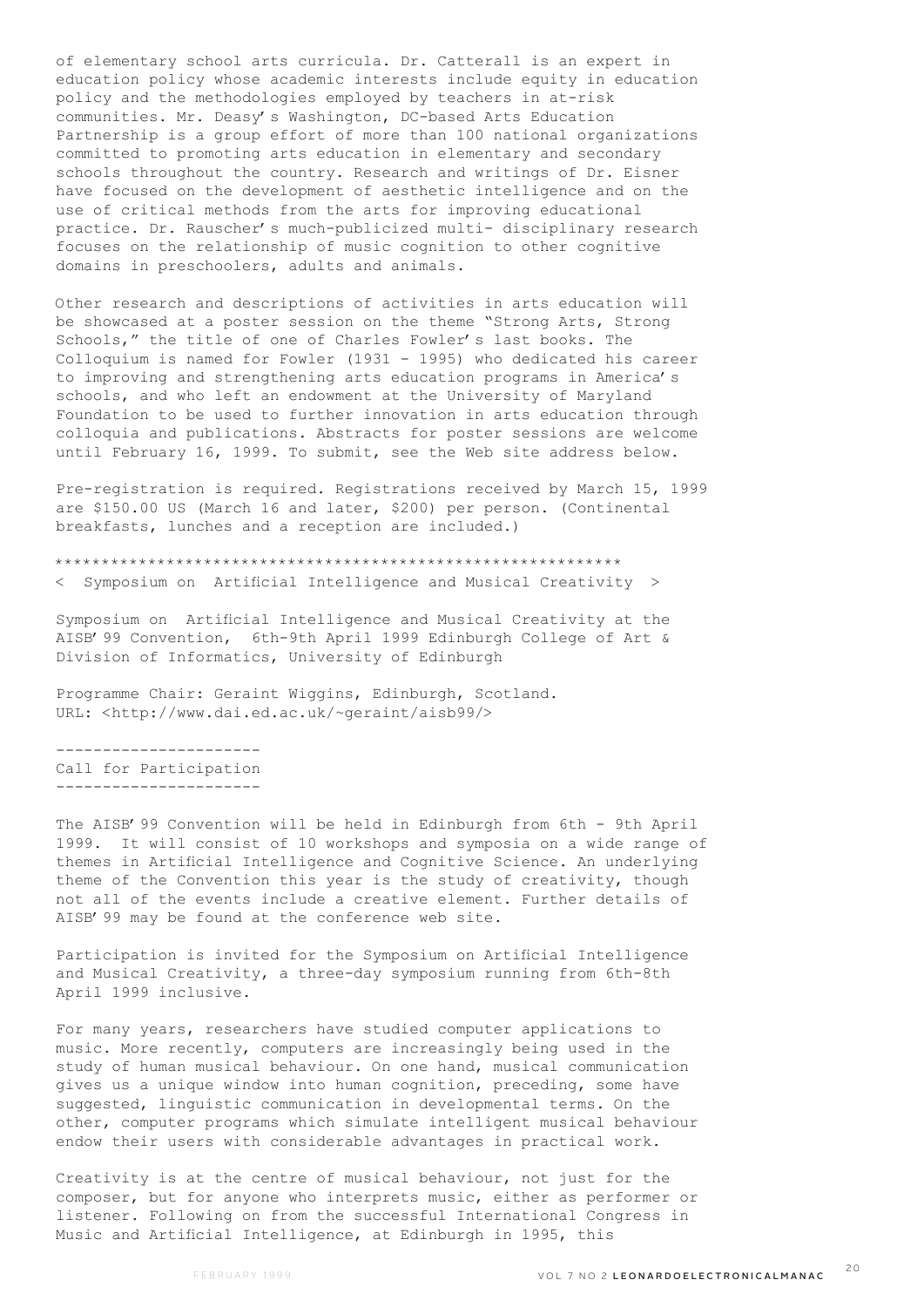symposium aims to explore a wide range of aspects of musical creativity, from simulations of composition and improvisation, through analysis and automated performance, to more philosphical questions of the nature of musical meaning.

The symposium organisers received 40 extended abstracts in response to their call, of which 25 have been selected, by anonymous peer review, for presentation in the proceedings. The full list of titles may be found on the AISB'99 web site.

The symposium is open to all researchers, from AI or musical backgrounds

\*\*\*\*\*\*\*\*\*\*\*\*\*\*\*\*\*\*\*\*\*\*\*\*\*\*\*\*\*\*\*\*\*\*\*\*\*\*\*\*\*\*\*\*\*\*\*\*\*\*\*\*\*\*\*\*\*\*\*\*\* < RMPD'99 - Creativity & Computer >

Rencontres Musicales Pluridisciplinaires 1999 C R E A T I V I T Y & C O M P U T E R March 19-20, 1999, Lyon, France

Yann Orlarey GRAME, 9 rue du Garet, BP 1185 69202 Lyon, France Tel: +33 (0)4 72 07 37 00 Fax: +33 (0)4 72 07 37 01 Email: <orlarey@rd.grame.fr> URL: <http://www.grame.fr>

The 5th Pluridisciplinary Musical Meeting : "Creativity and Computer", will be held in Lyon during the Musiques en Scene festival, the 19-20 of March. The conference is organized by Grame and the Bibliotheque Municipale de Lyon, with the support of the French Ministry of Culture.

Lecturers : Hugues de Chanay (U. Lyon 2), Louis Panier (U. Lyon 2), Dominique Fober (GRAME, Lyon), Stephane Letz (GRAME, Lyon), Chris Chafe (CCRMA, Stanford), Jean-Pierre Ginisti (U. Lyon 3), Guy Theraulaz (CNRS, Toulouse), Jean Pierre Chupin (Ecole d'Architecture de Lyon), Jean Marc Avrilla (CapcMusee d'art contemporain de Bordeaux), Jacques Madelaine (GREYC, Caen), Hugues Vinet (IRCAM, Paris), Eric Tosan (LIGIM, Lyon), Martine Rondet-Mignotte (Artiste, Lyon), Valery Grancher (Artiste, Paris), David Cope (UCSC, Santa-Cruz), Jean-Pierre Balpe (U. Paris 8).

For more information, registration and the detailed schedules of the conferences and concerts, please check our web pages (in French): <http://www.grame.fr/RMPD/RMPD99/RMPD99.html>.

=============================================================

 | ACKNOWLEDGMENTS | |\_\_\_\_\_\_\_\_\_\_\_\_\_\_\_\_\_\_\_|

=============================================================

LEA and Leonardo/ISAST gratefully acknowledges Al Smith and The Malina Trust for their support of Leonardo Electronic Almanac.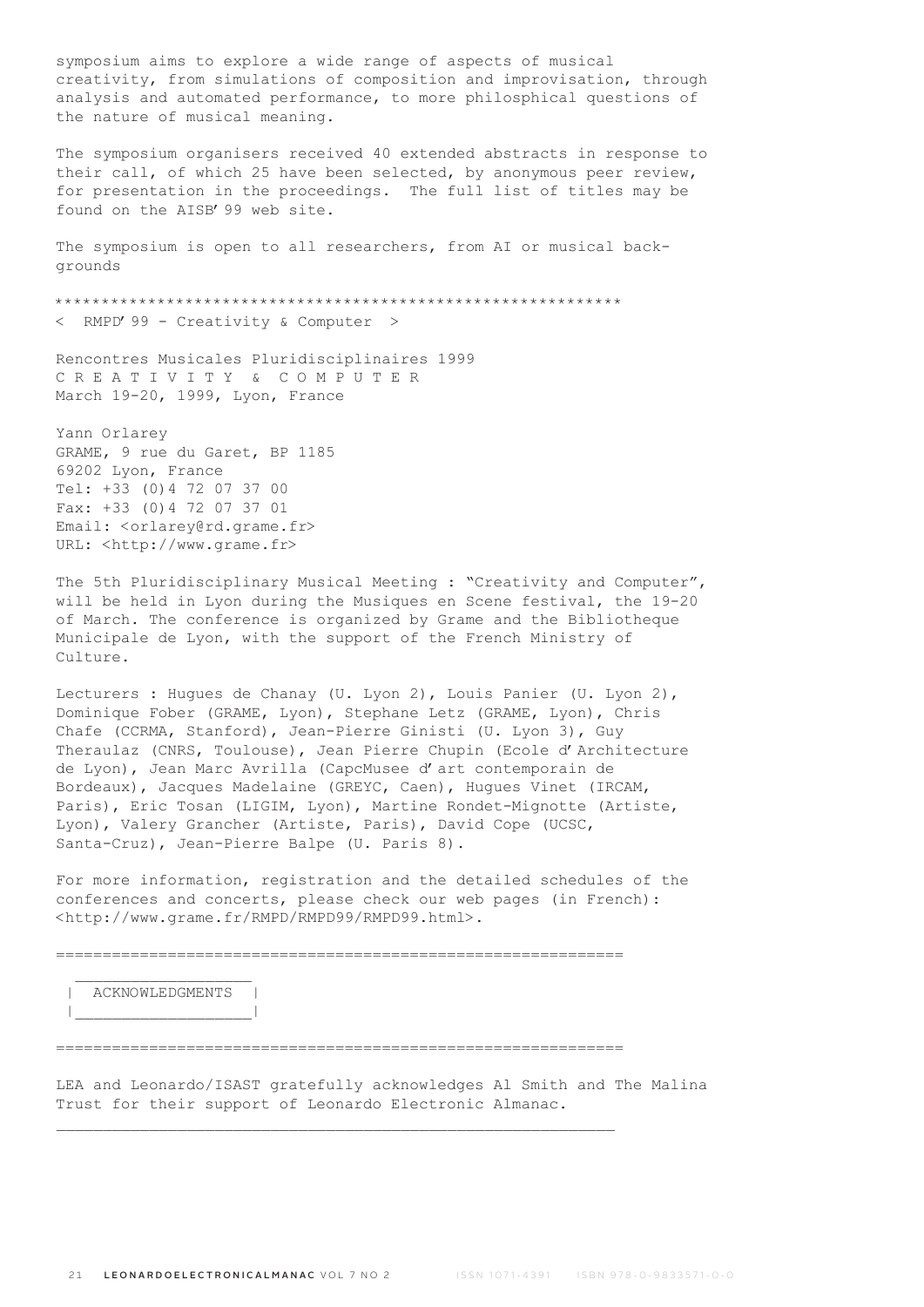| LEA | | WORLD WIDE WEB | | ACCESS | |\_\_\_\_\_\_\_\_\_\_\_\_\_\_\_\_|

 $\frac{1}{2}$  ,  $\frac{1}{2}$  ,  $\frac{1}{2}$  ,  $\frac{1}{2}$  ,  $\frac{1}{2}$  ,  $\frac{1}{2}$  ,  $\frac{1}{2}$  ,  $\frac{1}{2}$  ,  $\frac{1}{2}$  ,  $\frac{1}{2}$  ,  $\frac{1}{2}$  ,  $\frac{1}{2}$  ,  $\frac{1}{2}$  ,  $\frac{1}{2}$  ,  $\frac{1}{2}$  ,  $\frac{1}{2}$  ,  $\frac{1}{2}$  ,  $\frac{1}{2}$  ,  $\frac{1$ 

The LEA Word Wide Web site contains the LEA archives, including all back issues, the LEA Gallery, the Profiles, Feature Articles, Publications, Opportunities and Announcements. It is accessible using the following URL: <http://mitpress.mit.edu/e-journals/LEA/>

 $\mathcal{L}_\text{max}$ 

 $\Gamma$   $\Gamma$   $\Gamma$   $\Gamma$   $\Gamma$   $\Gamma$  | PUBLISHING & | | SUBSCRIPTION | | INFORMATION | |\_\_\_\_\_\_\_\_\_\_\_\_\_\_\_\_|

 $\mathcal{L}_\text{max}$ 

Editorial Address:

Leonardo Electronic Almanac 718 6th Street SE Minneapolis, MN 55414-1318 Tel: (612) 362-0094 Fax: (612) 362-0097 Email: <lea@mitpress.mit.edu>

Copyright (1999), Leonardo, the International Society for the Arts, Sciences and Technology

 $\mathcal{L}_\text{max}$ 

All Rights Reserved.

Leonardo Electronic Almanac is published by:

The MIT Press Journals Five Cambridge Center Cambridge, MA 02142 USA

Reposting of this journal is prohibited without permission of Leonardo/ISAST, except for the posting of news and events listings which have been independently received. Leonardo/ISAST and the MIT Press give institutions permission to offer access to LEA within the organization through such resources as restricted local gopher and mosaic services. Open access to other individuals and organizations is not permitted.

< Ordering Information >

Leonardo Electronic Almanac is free to Leonardo/ISAST members and to subscribers to the journal Leonardo for the 1999 subscription year. The rate for Non-Leonardo individual subscribers is \$35.00, and for Non-Leonardo institutional subscribers the rate is \$50.00. All subscriptions are entered for the calendar year only.

Send orders to: <journals-orders@mit.edu>

Please include full mailing address or MIT Press account number, telephone and fax numbers, and e-mail address. Please send VISA/MasterCard information as well.

| ADVERTISING |